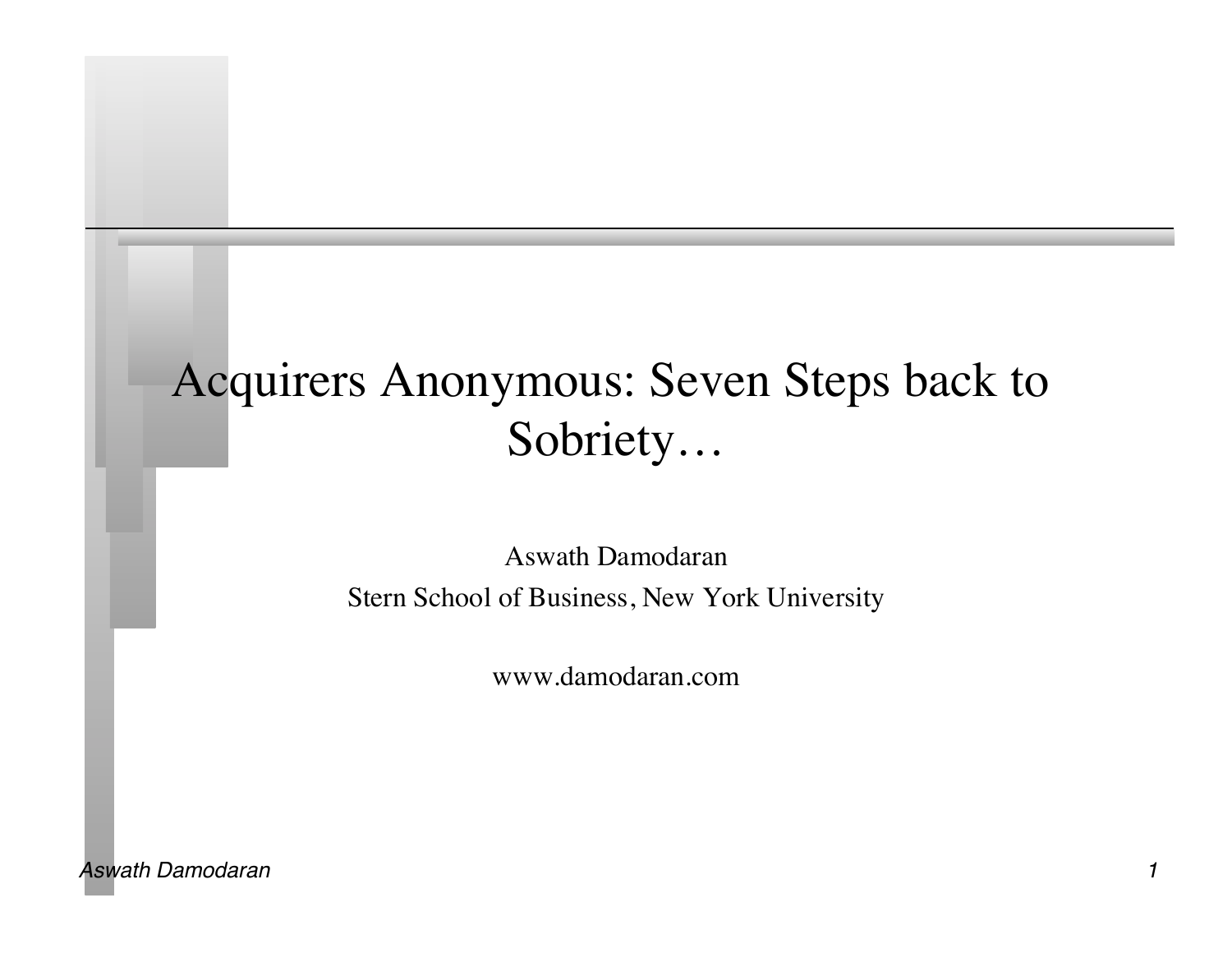# Acquisitions are great for target companies but not always for acquiring company stockholders…



Date around acquisition announcement (day 0)

*Aswath Damodaran 2*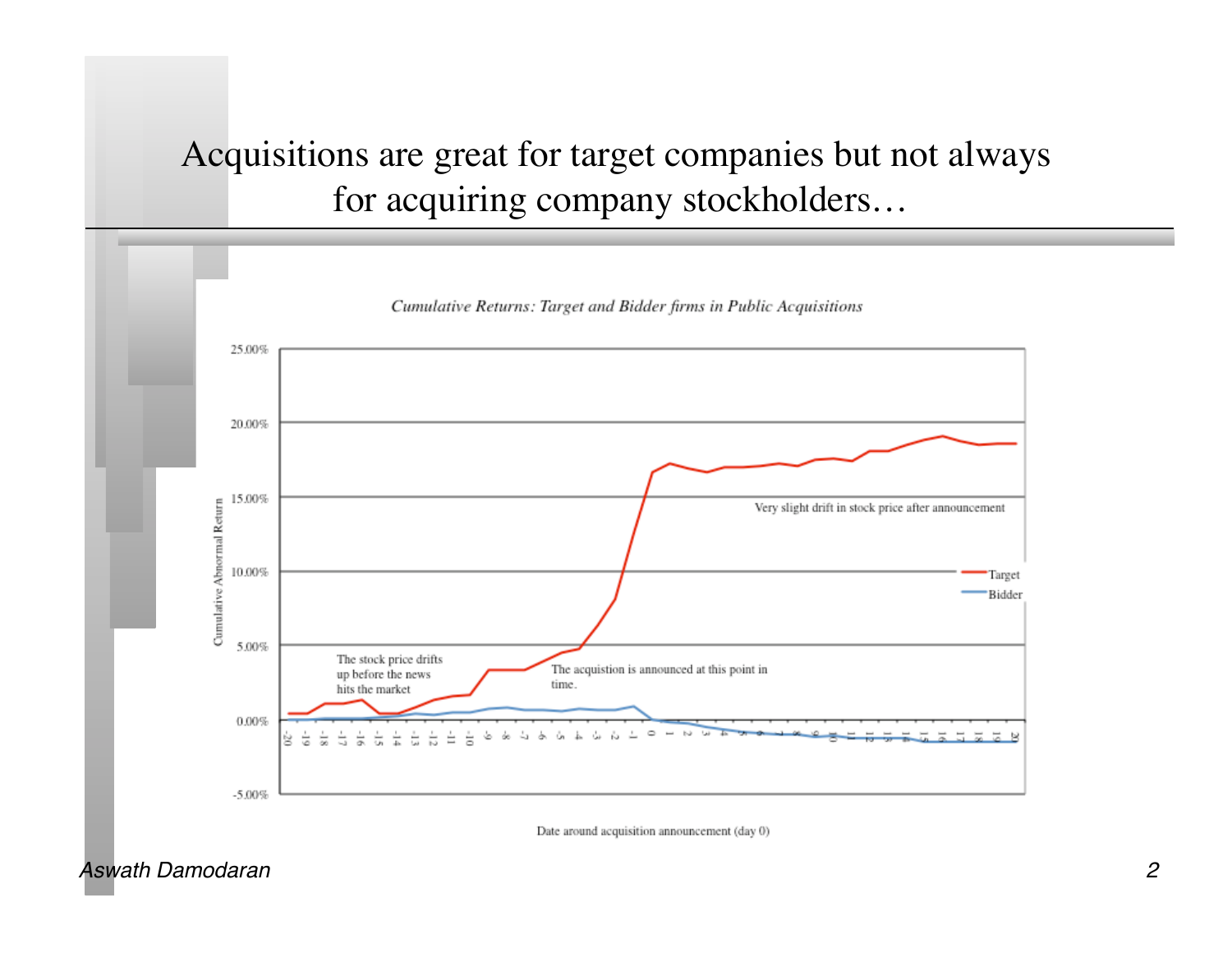#### And the long-term follow up is not positive either..

- o Managers often argue that the market is unable to see the long term benefits of mergers that they can see at the time of the deal. If they are right, mergers should create long term benefits to acquiring firms.
- o The evidence does not support this hypothesis:
	- McKinsey and Co. has examined acquisition programs at companies on
		- o Did the return on capital invested in acquisitions exceed the cost of capital?
		- o Did the acquisitions help the parent companies outperform the competition? Half of all programs failed one test, and a quarter failed both.
	- o Synergy is elusive. KPMG in a more recent study of global acquisitions concludes that most mergers (>80%) fail - the merged companies do worse than their peer group.
	- o A large number of acquisitions that are reversed within fairly short time periods. About 20% of the acquisitions made between 1982 and 1986 were divested by 1988. In studies that have tracked acquisitions for longer time periods (ten years or more) the divestiture rate of acquisitions rises to almost 50%**.**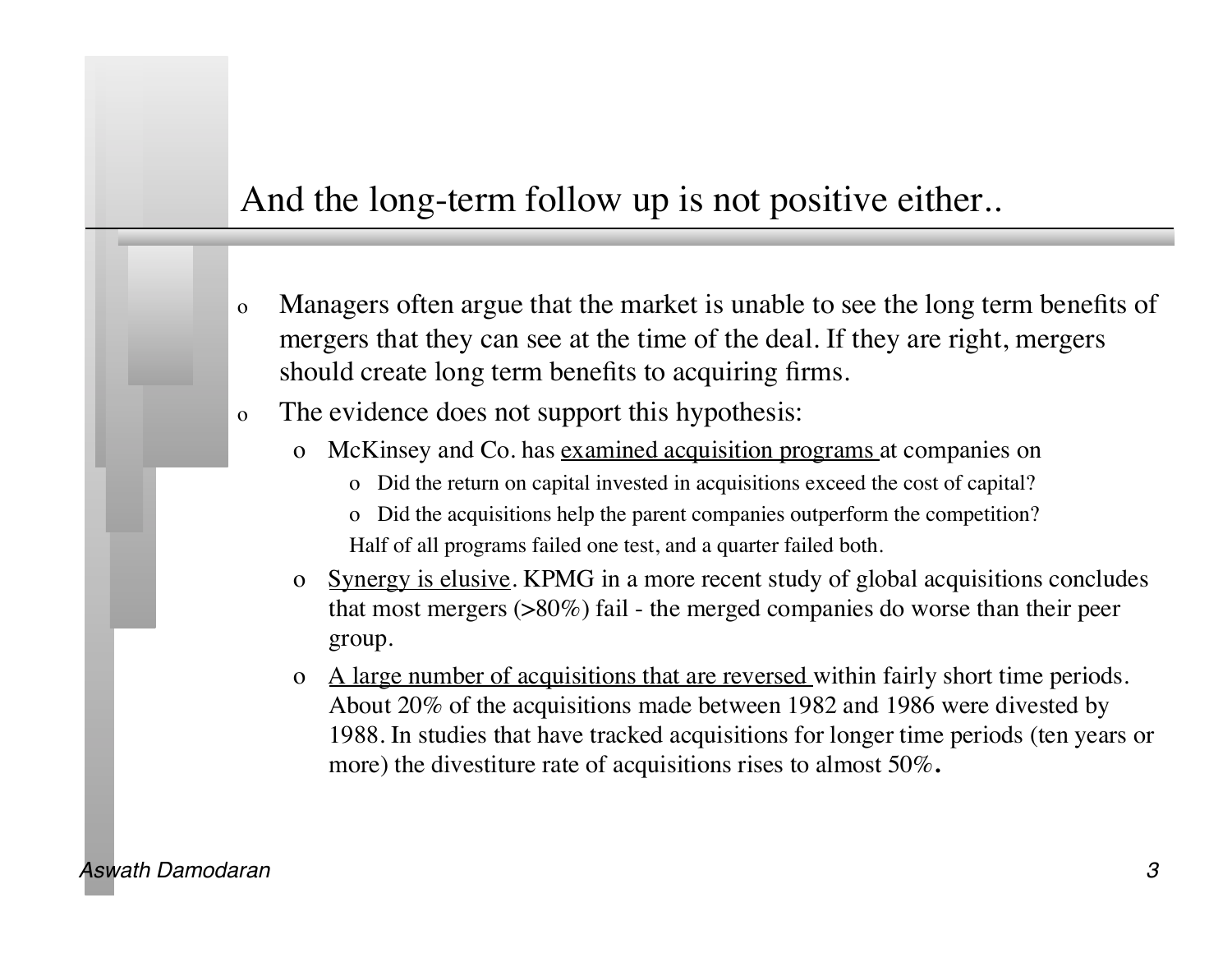### A scary thought… The disease is spreading… Indian firms acquiring US targets – 1999 - 2005

Indian Acquirers: Returns around acquisition announcements



*Aswath Damodaran 4*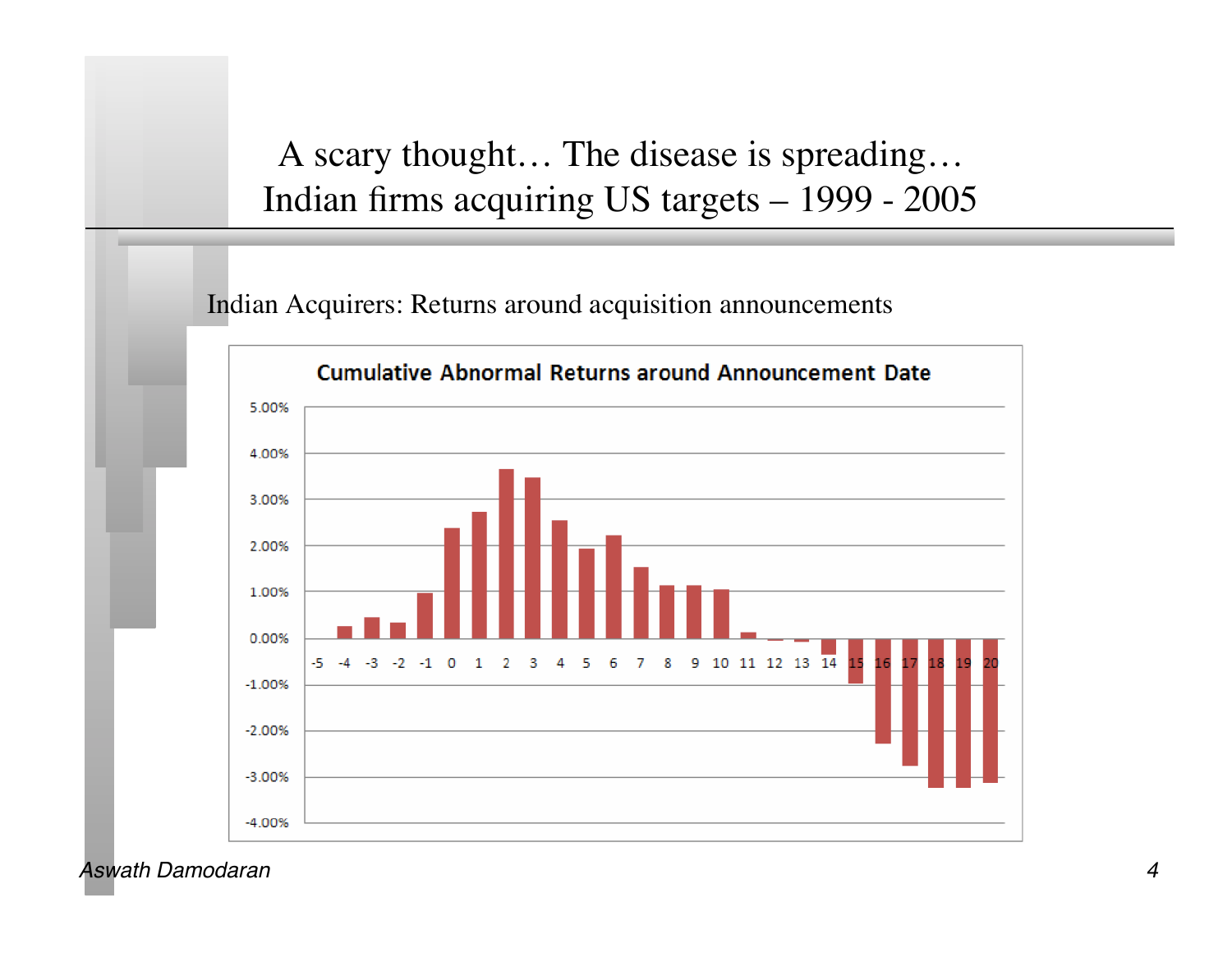#### Growing through acquisitions seems to be a "loser's game"

- Firms that grow through acquisitions have generally had far more trouble creating value than firms that grow through internal investments.
- In general, acquiring firms tend to
	- Pay too much for target firms
	- Over estimate the value of "synergy" and "control"
	- Have a difficult time delivering the promised benefits
- Worse still, there seems to be very little learning built into the process. The same mistakes are made over and over again, often by the same firms with the same advisors.
- Conclusion: There is something structurally wrong with the process for acquisitions which is feeding into the mistakes.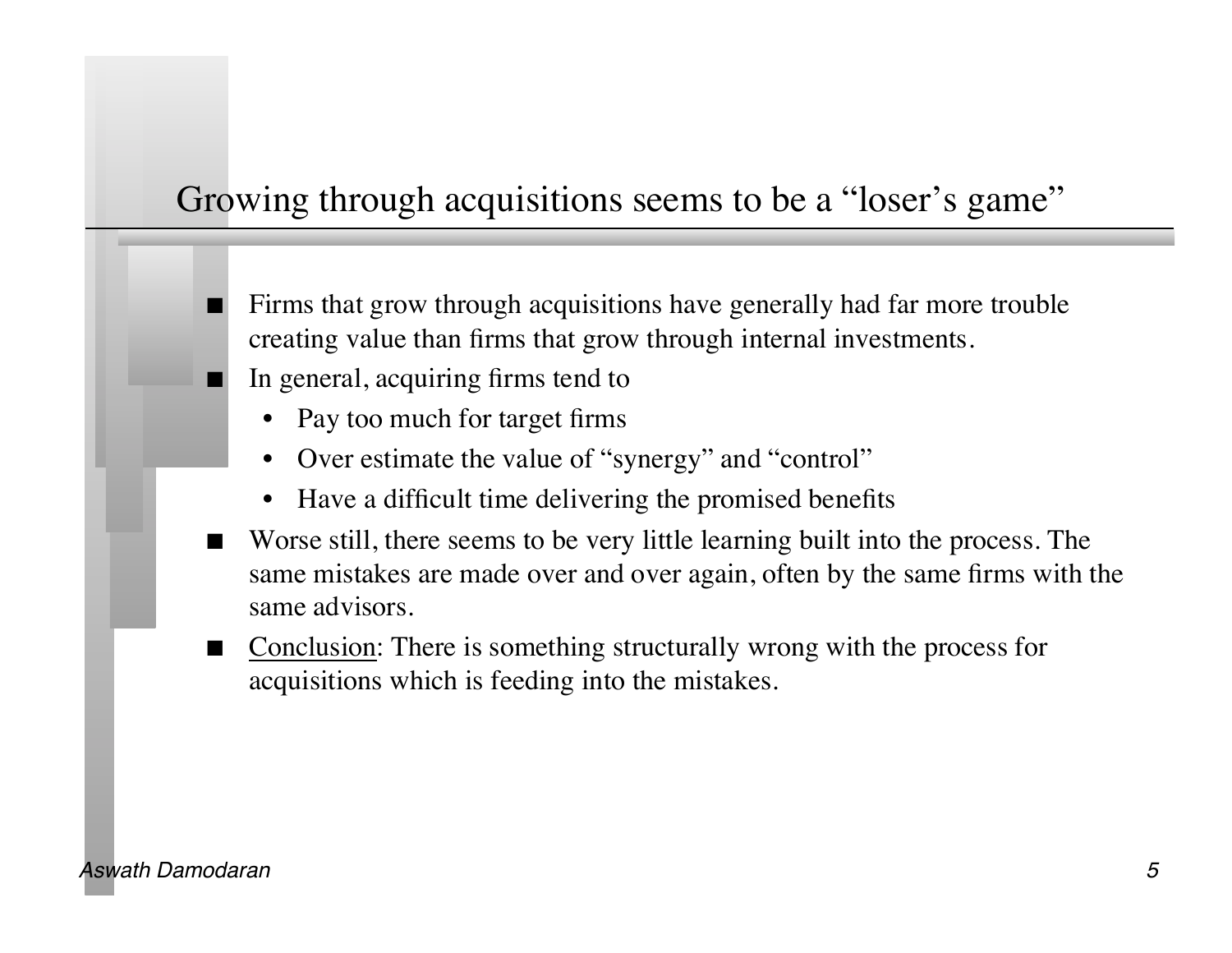#### The seven sins in acquisitions…

- Risk Transference: Attributing acquiring company risk characteristics to the target firm.
- 2. Debt subsidies: Subsiding target firm stockholders for the strengths of the acquiring firm.
- 3. Auto-pilot Control: The "20% control premium" and other myth…
- 4. Elusive Synergy: Misidentifying and mis-valuing synergy.
- 5. Its all relative: Transaction multiples, exit multiples…
- 6. Verdict first, trial afterwards: Price first, valuation to follow
- 7. It's not my fault: Holding no one responsible for delivering results.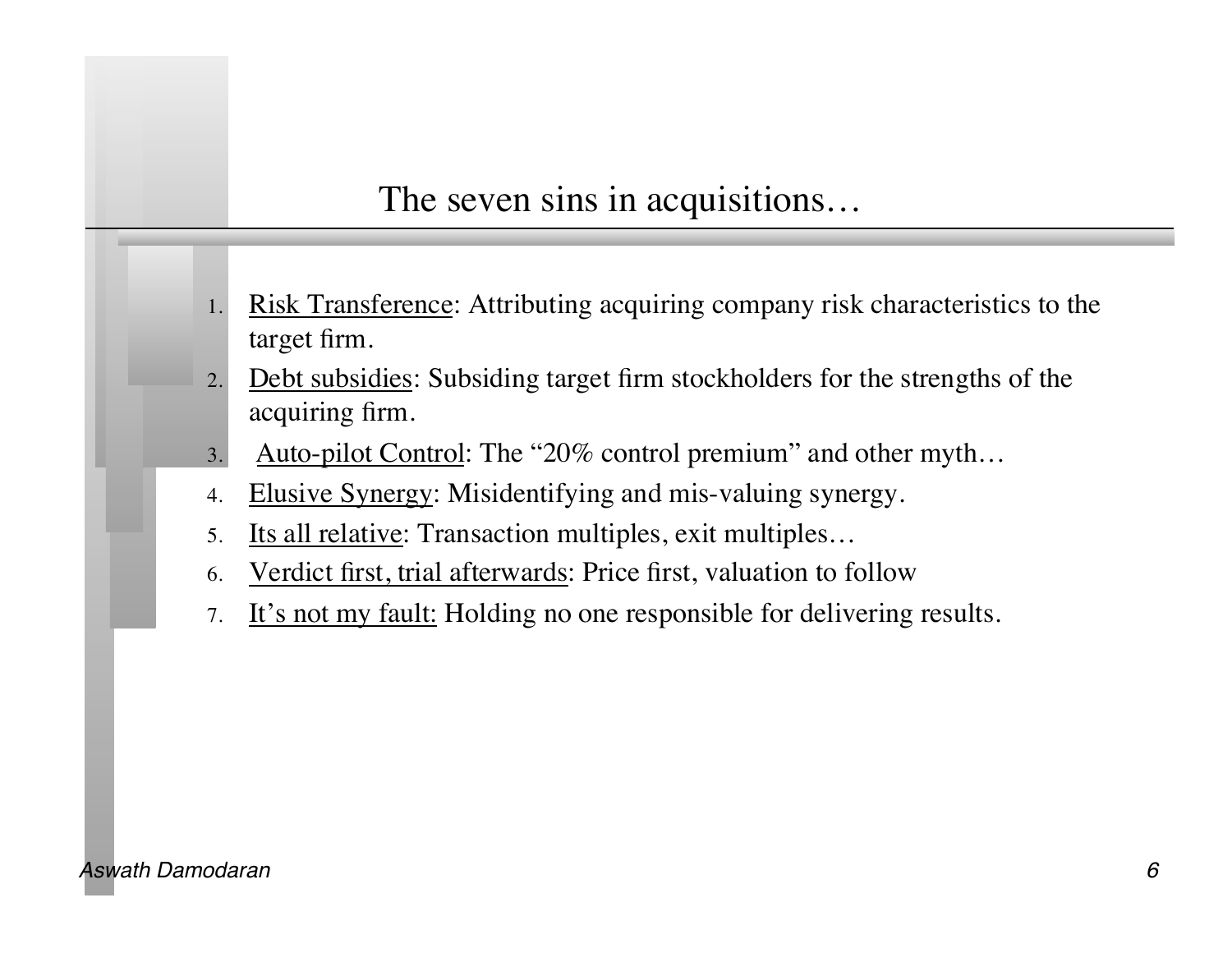# Testing sheet

|  | <b>Test</b>                              | <b>Passed/Failed</b> | <b>Rationalization</b> |
|--|------------------------------------------|----------------------|------------------------|
|  | Risk transference                        |                      |                        |
|  | Debt subsidies                           |                      |                        |
|  | Control premium                          |                      |                        |
|  | The value of synergy                     |                      |                        |
|  | <b>Comparables and Exit</b><br>Multiples |                      |                        |
|  | <b>Bias</b>                              |                      |                        |
|  | A successful<br>acquisition strategy     |                      |                        |

*Aswath Damodaran 7*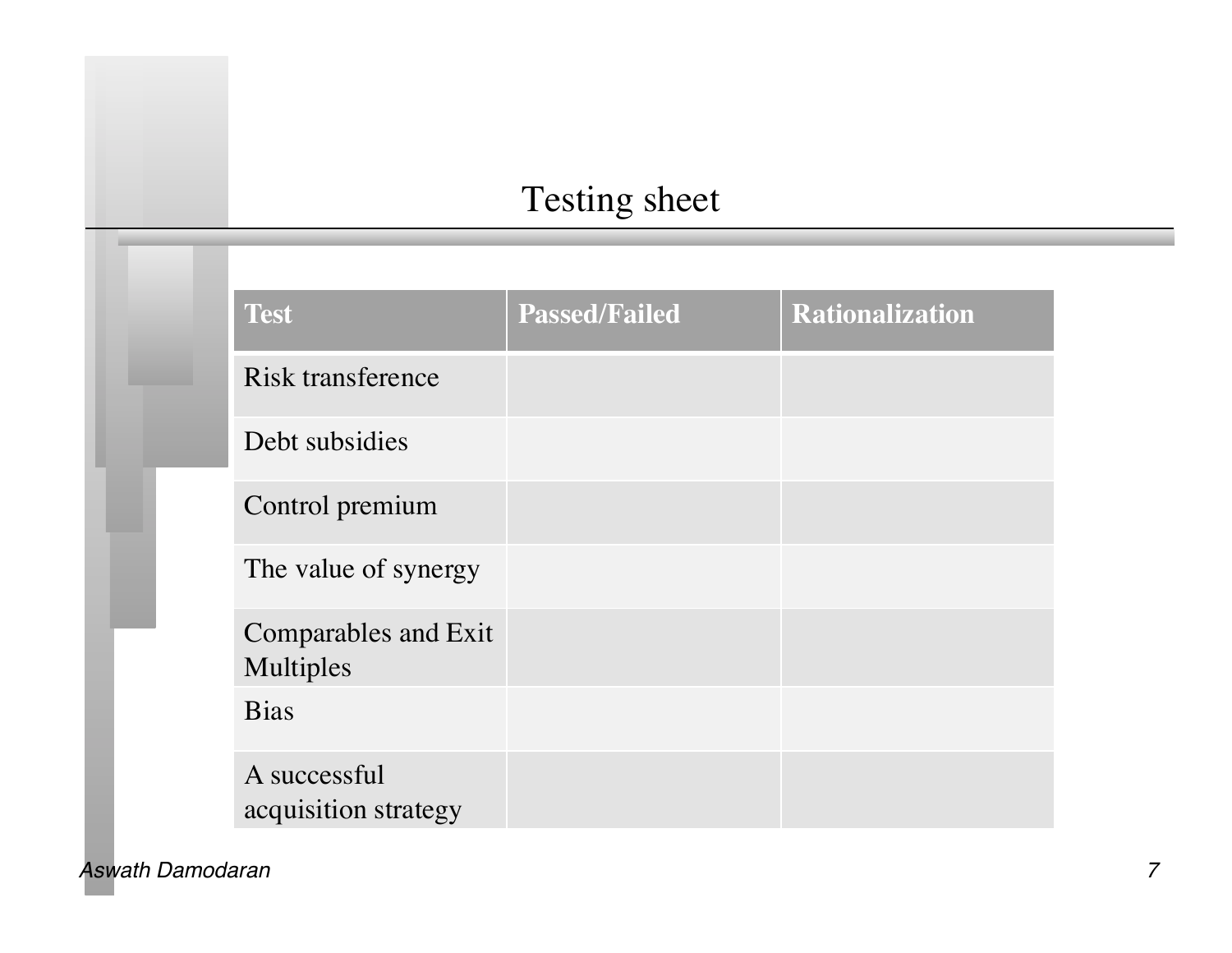#### Lets start with a target firm

The target firm has the following income statement:

- Revenues 100
- Operating Expenses 80
- = Operating Income 20
- Taxes 8
- $=$  After-tax OI 12
- Assume that this firm will generate this operating income forever (with no growth) and that the cost of equity for this firm is 20%. The firm has no debt outstanding. What is the value of this firm?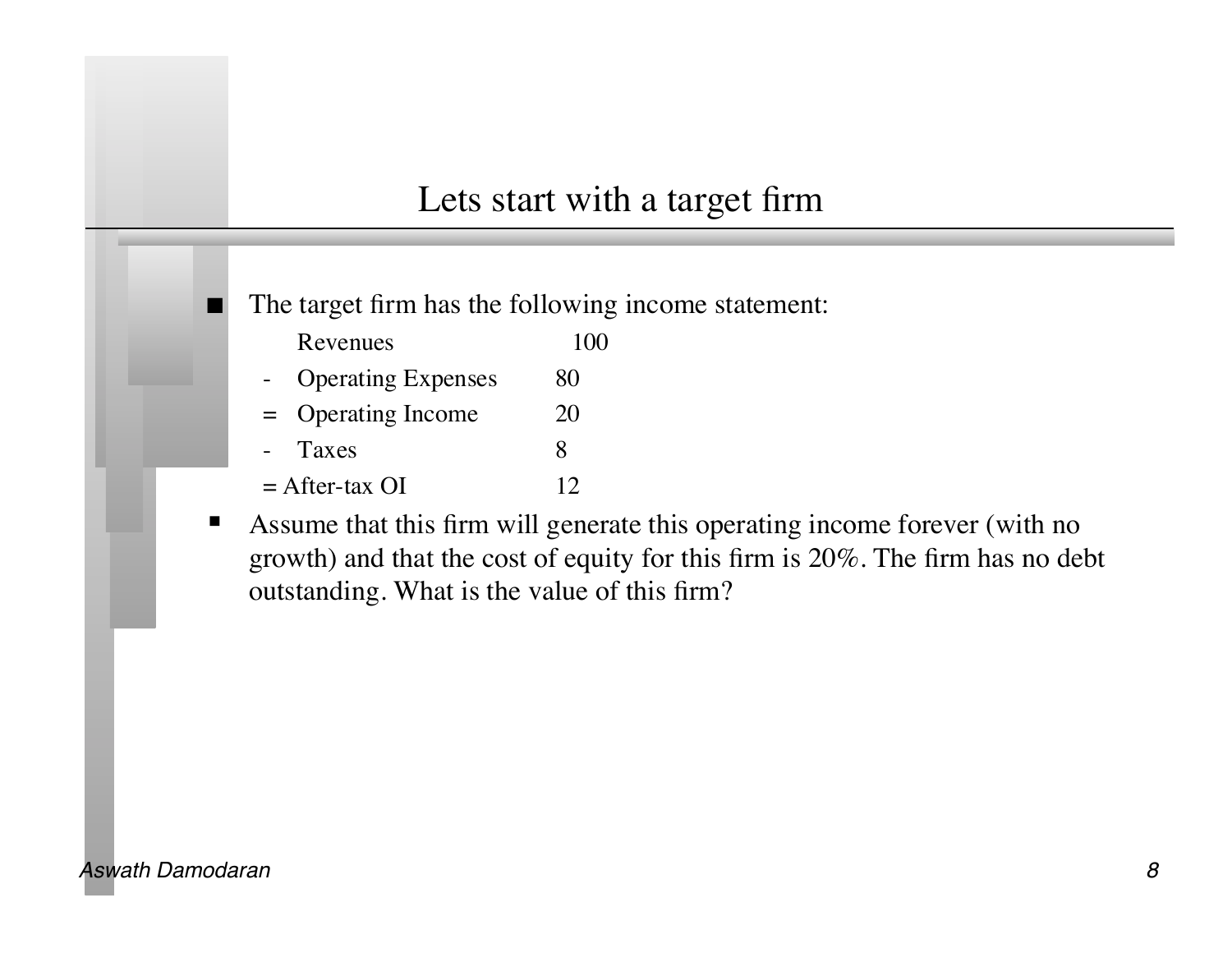#### Test 1: Risk Transference…

Assume that as an acquiring firm, you are in a much safer business and have a cost of equity of 10%. What is the value of the target firm to you?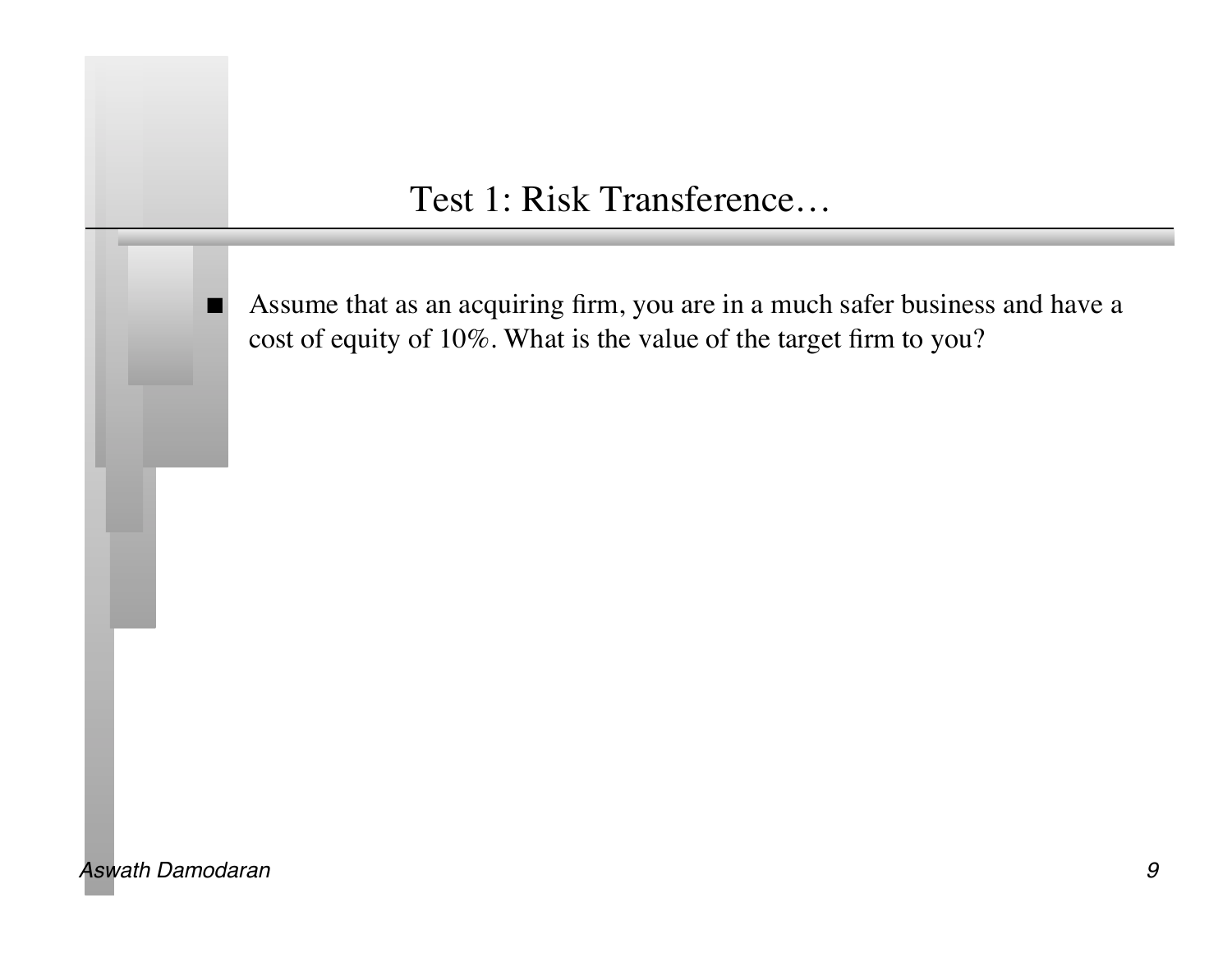### Lesson 1: Don't transfer your risk characteristics to the target firm

 The cost of equity used for an investment should reflect the risk of the investment and not the risk characteristics of the investor who raised the funds. Risky businesses cannot become safe just because the buyer of these businesses is in a safe business.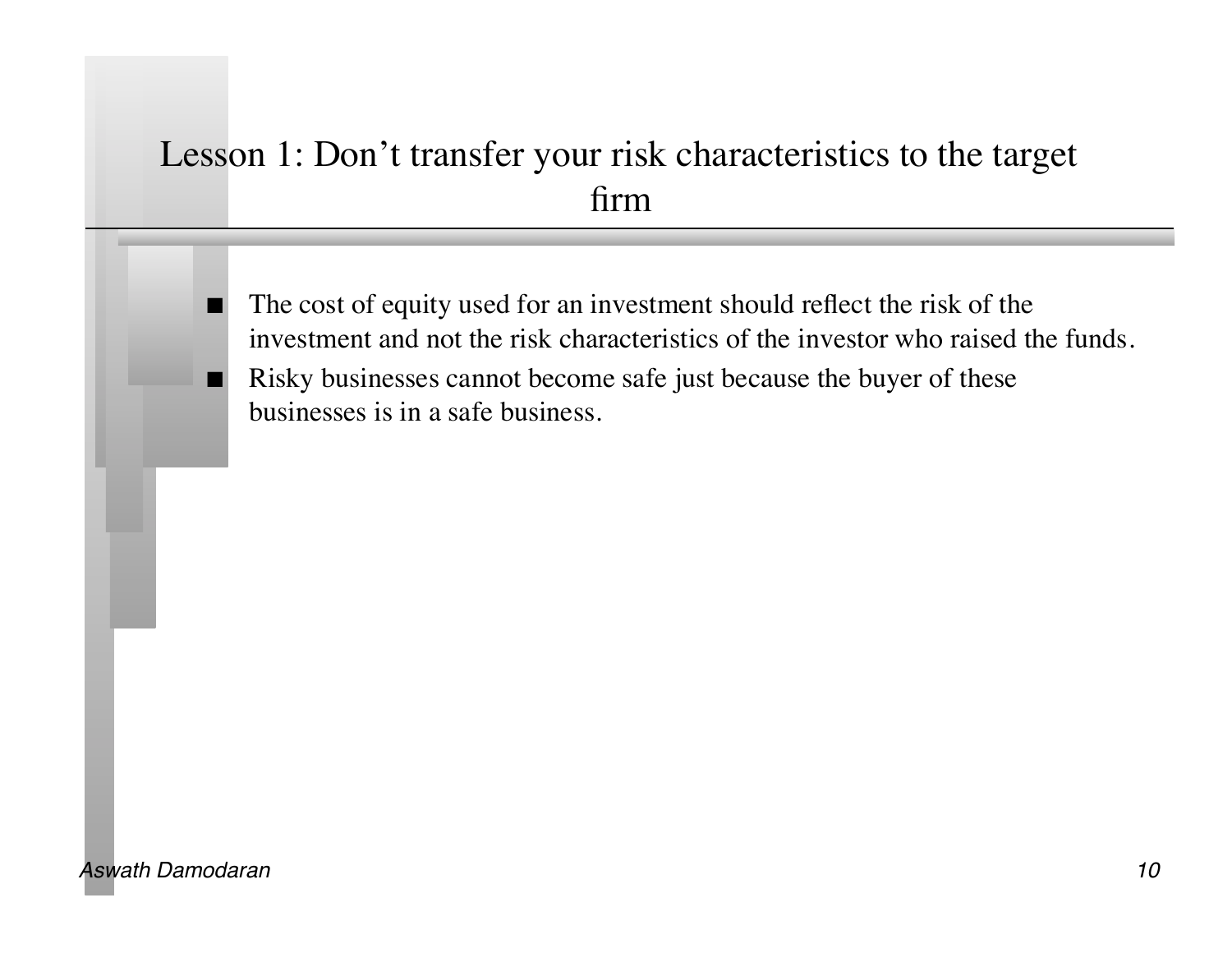#### Test 2: Cheap debt?

 Assume as an acquirer that you have access to cheap debt (at 4%) and that you plan to fund half the acquisition with debt. How much would you be willing to pay for the target firm?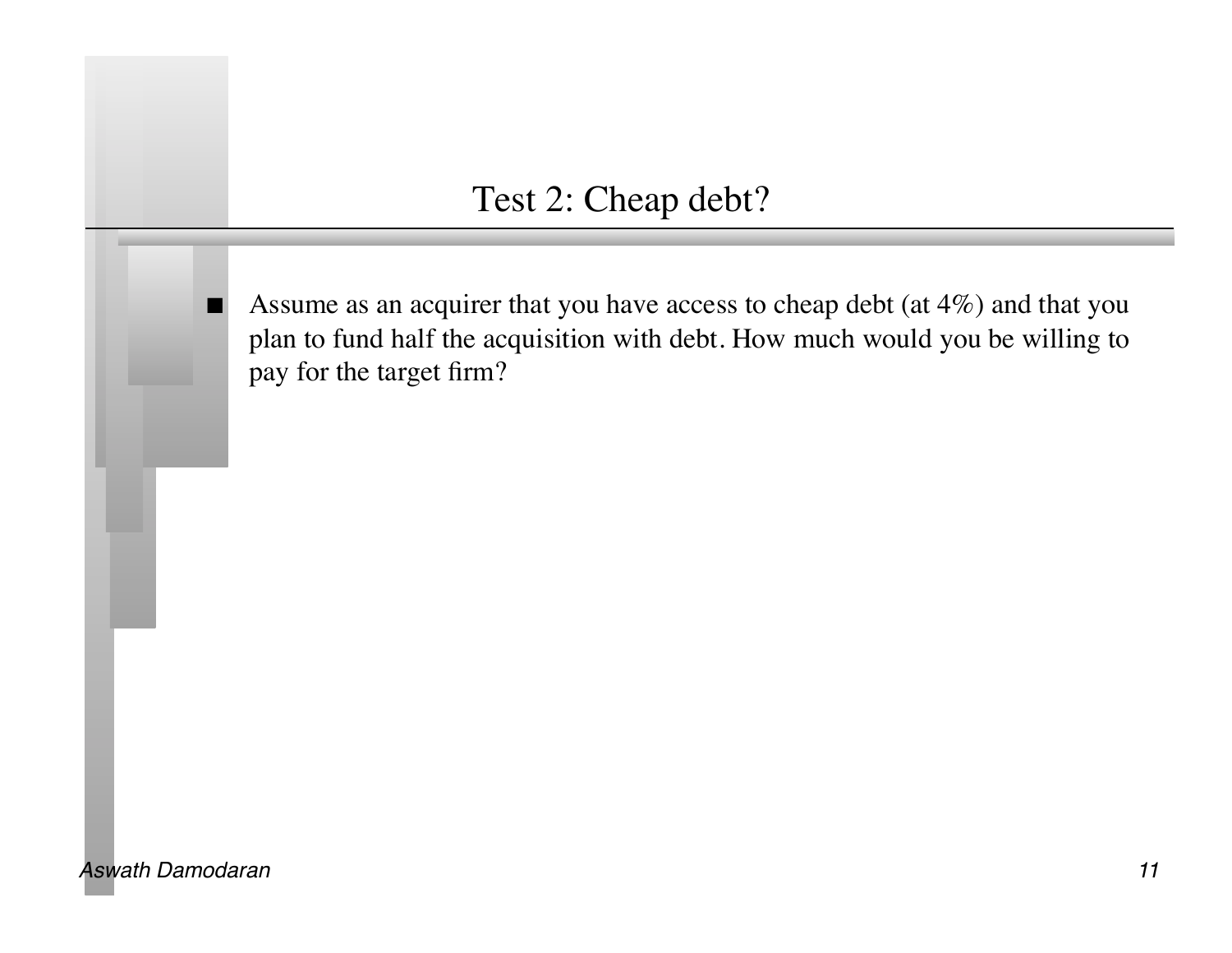### Lesson 2: Render unto the target firm that which is the target firm's but not a penny more..

- As an acquiring firm, it is entirely possible that you can borrow much more than the target firm can on its own and at a much lower rate. If you build these characteristics into the valuation of the target firm, you are essentially transferring wealth from your firm's stockholder to the target firm's stockholders.
- When valuing a target firm, use a cost of capital that reflects the debt capacity and the cost of debt that would apply to the firm.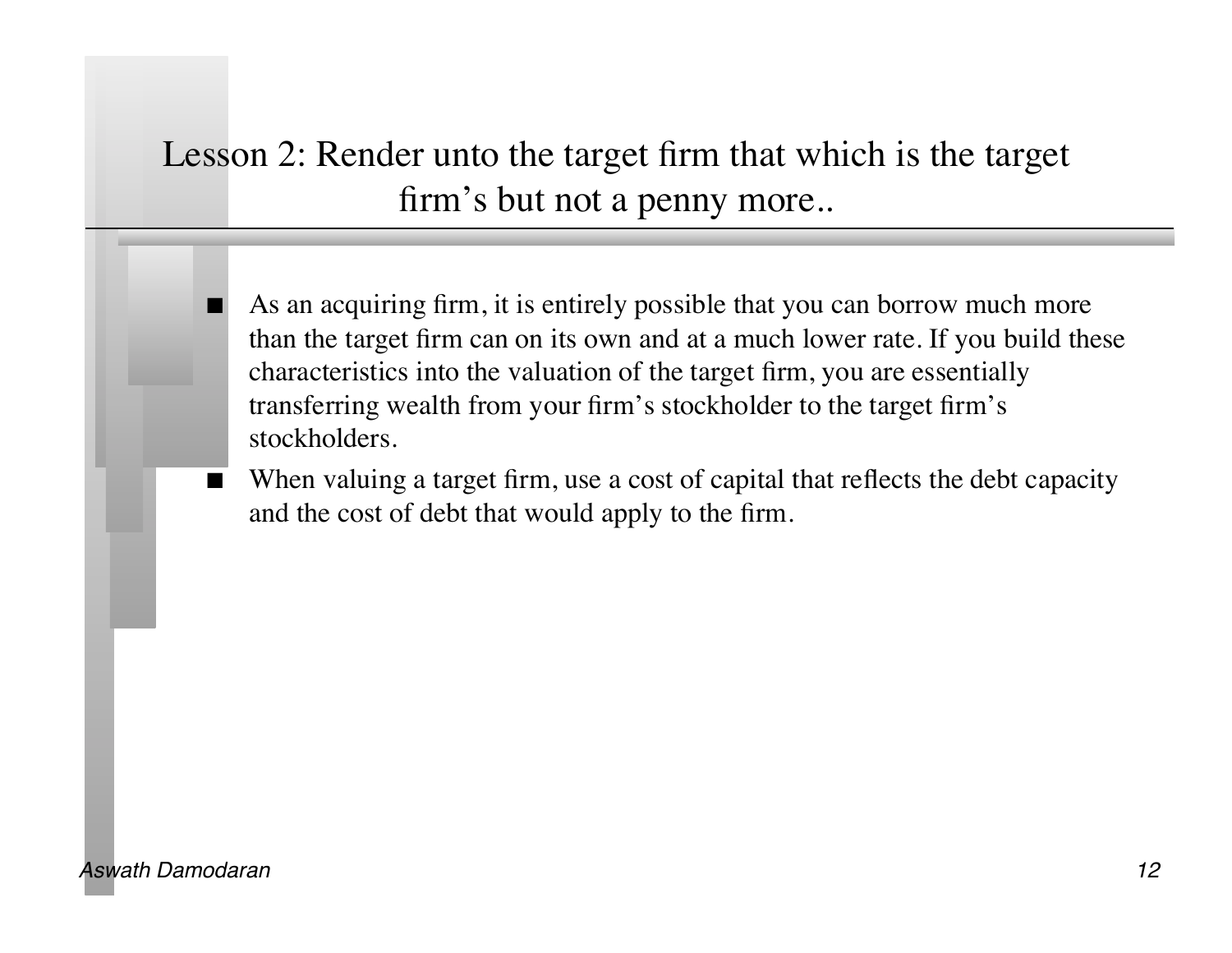#### Test 3: Control Premiums

 Assume that you are now told that it is conventional to pay a 20% premium for control in acquisitions (backed up by Mergerstat). How much would you be willing to pay for the target firm?

- Would your answer change if I told you that you can run the target firm better and that if you do, you will be able to generate a 30% pre-tax operating margin (rather than the 20% margin that is currently being earned).
- What if the target firm were perfectly run?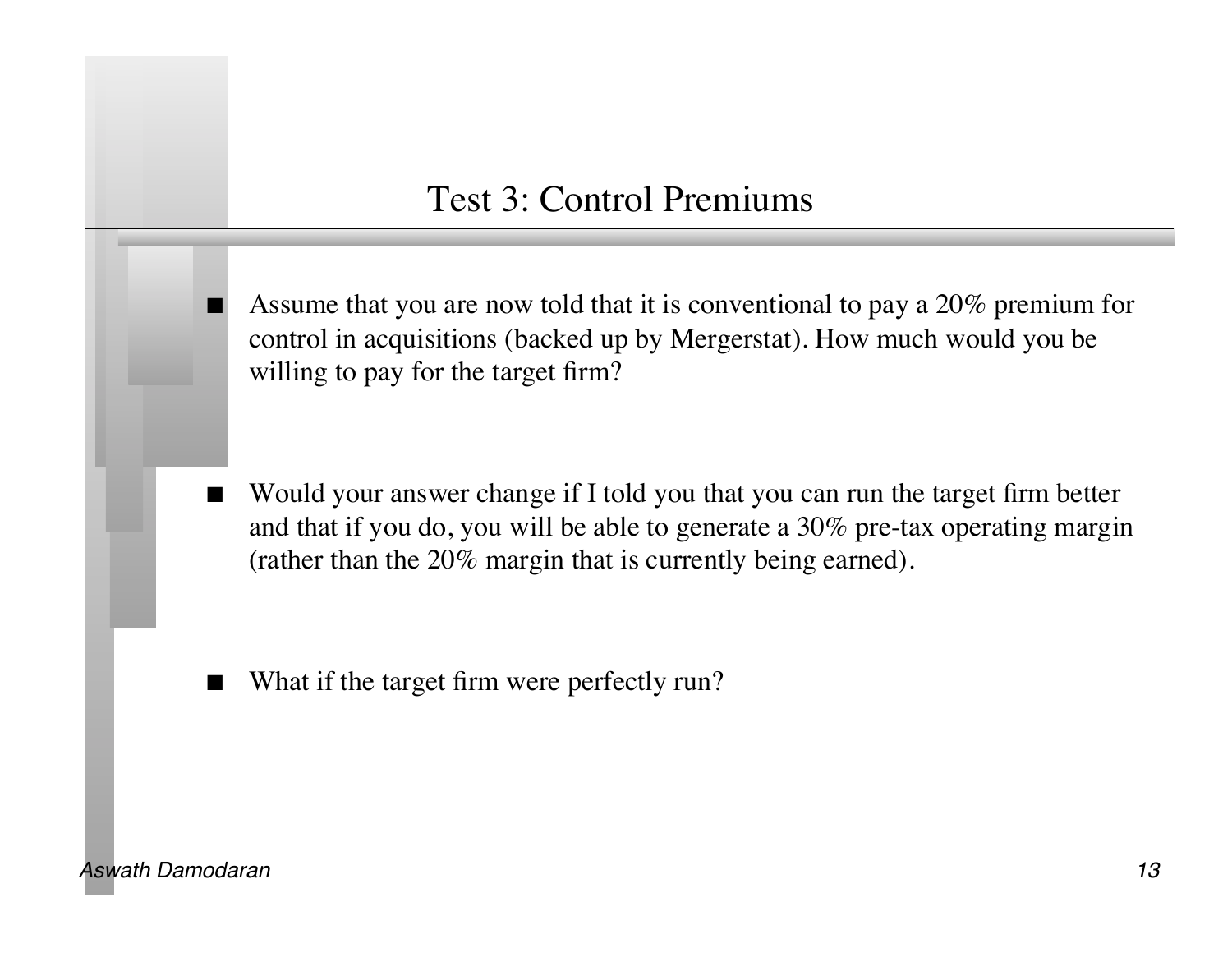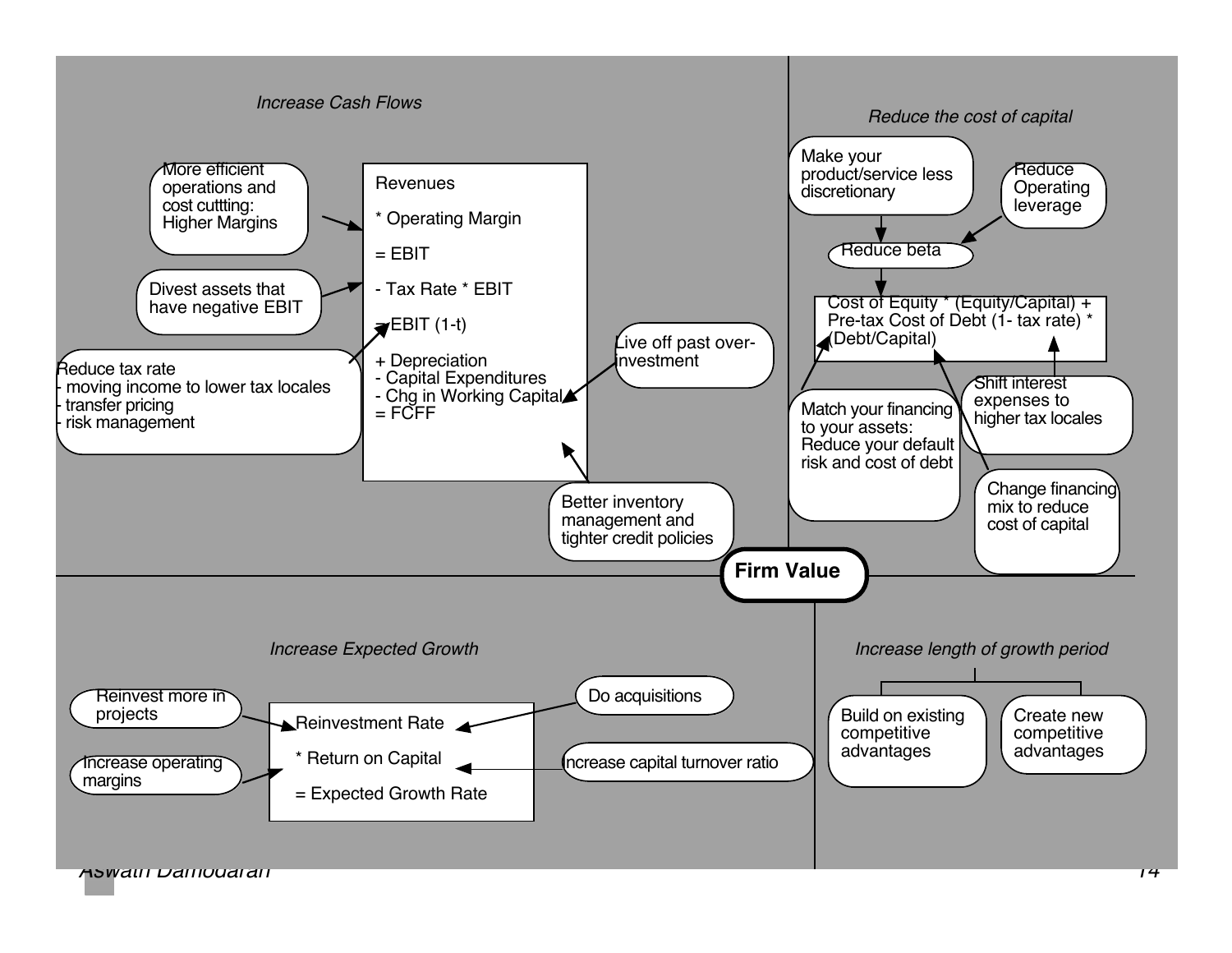

*Aswath Damodaran 15*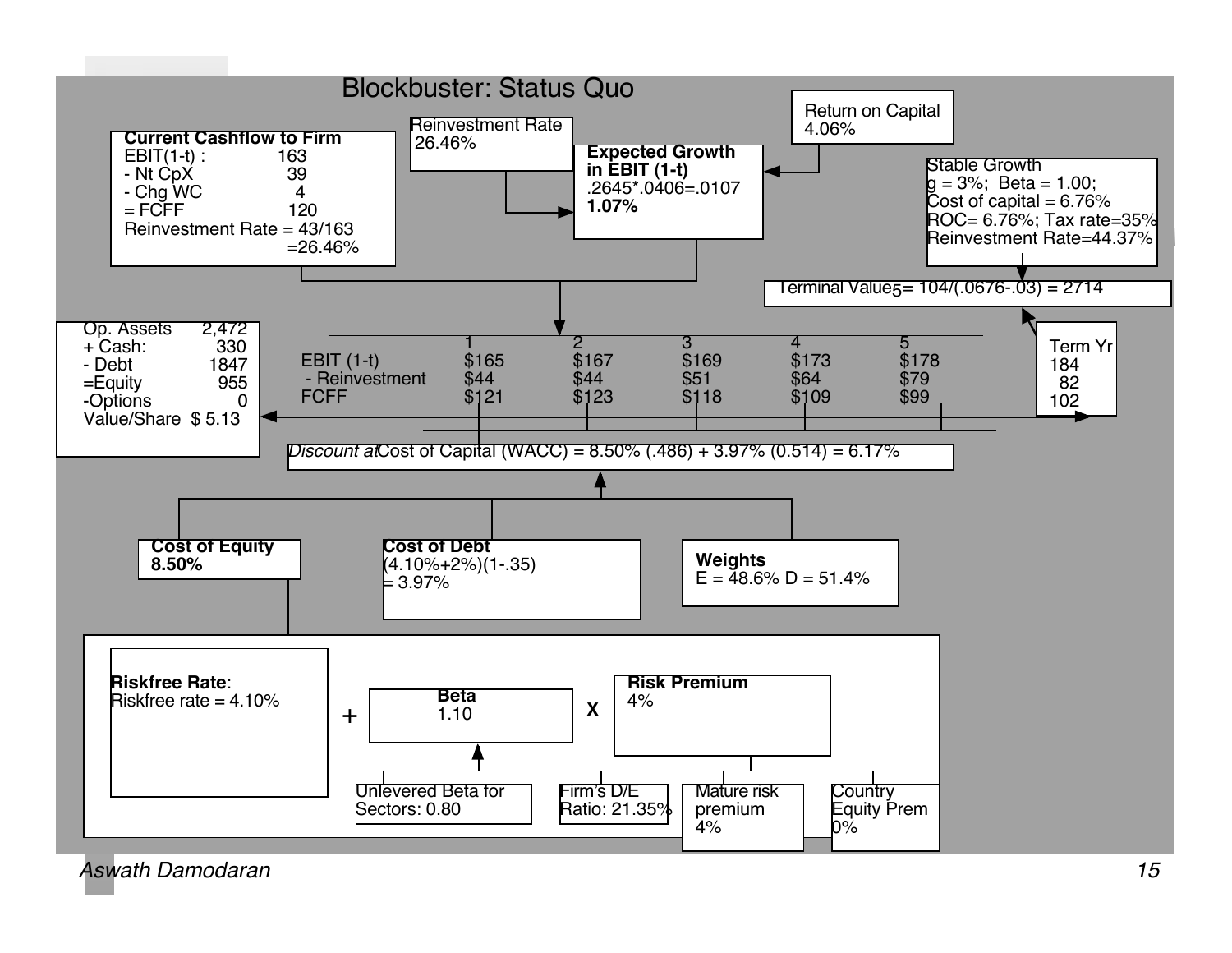

*Aswath Damodaran 16*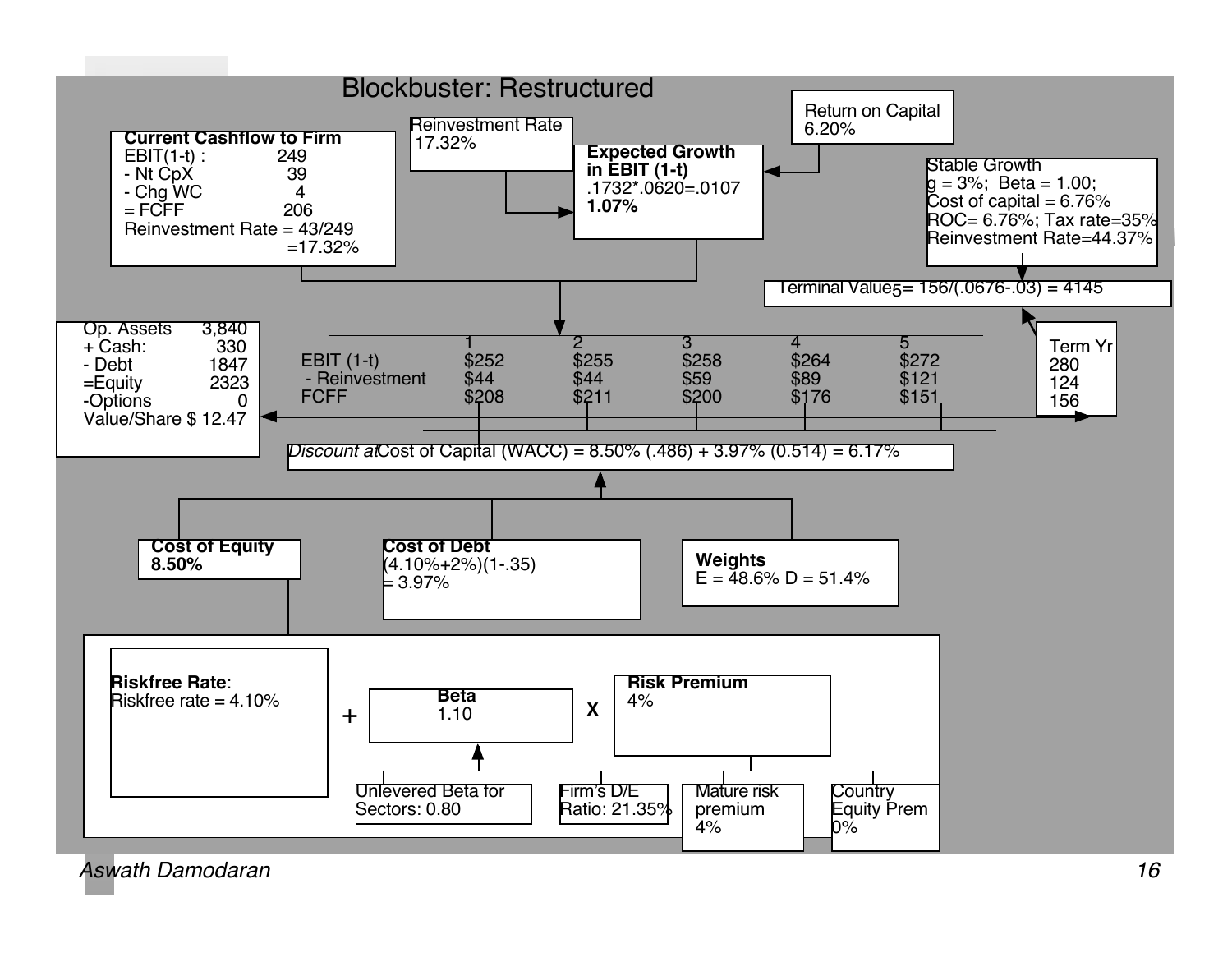#### Lesson 3: Beware of rules of thumb…

- Valuation is cluttered with rules of thumb. After painstakingly valuing a target firm, using your best estimates, you will be often be told that
	- It is common practice to add arbitrary premiums for brand name, quality of management, control etc…
	- These premiums will be often be backed up by data, studies and services. What they will not reveal is the enormous sampling bias in the studies and the standard errors in the estimates.
	- If you have done your valuation right, those premiums should already be incorporated in your estimated value. Paying a premium will be double counting.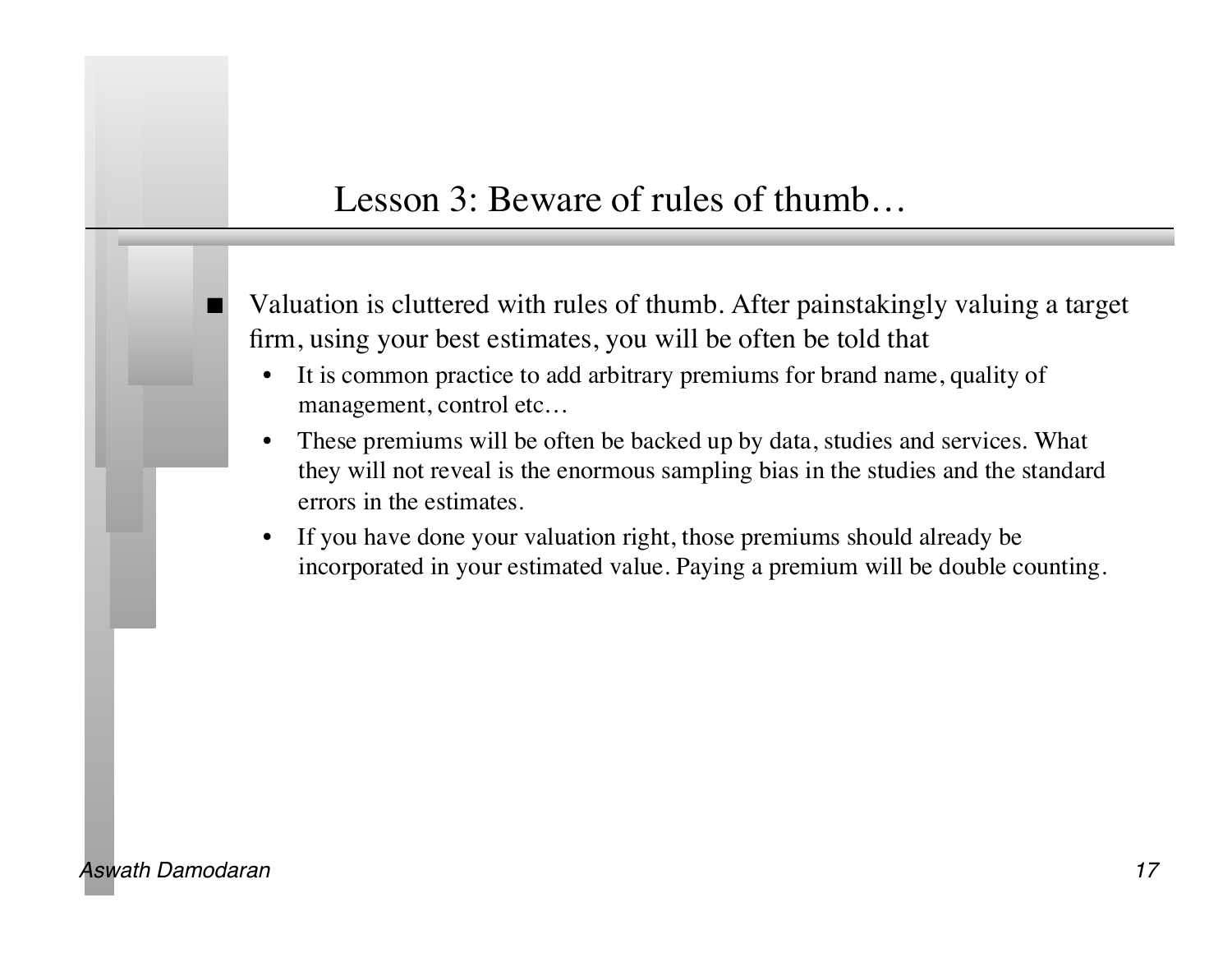#### Test 4: Synergy….

 Assume that you are told that the combined firm will be less risky than the two individual firms and that it should have a lower cost of capital (and a higher value). Is this likely?

Assume now that you are told that there are potential growth and cost savings synergies in the acquisition. Would that increase the value of the target firm?

Should you pay this as a premium?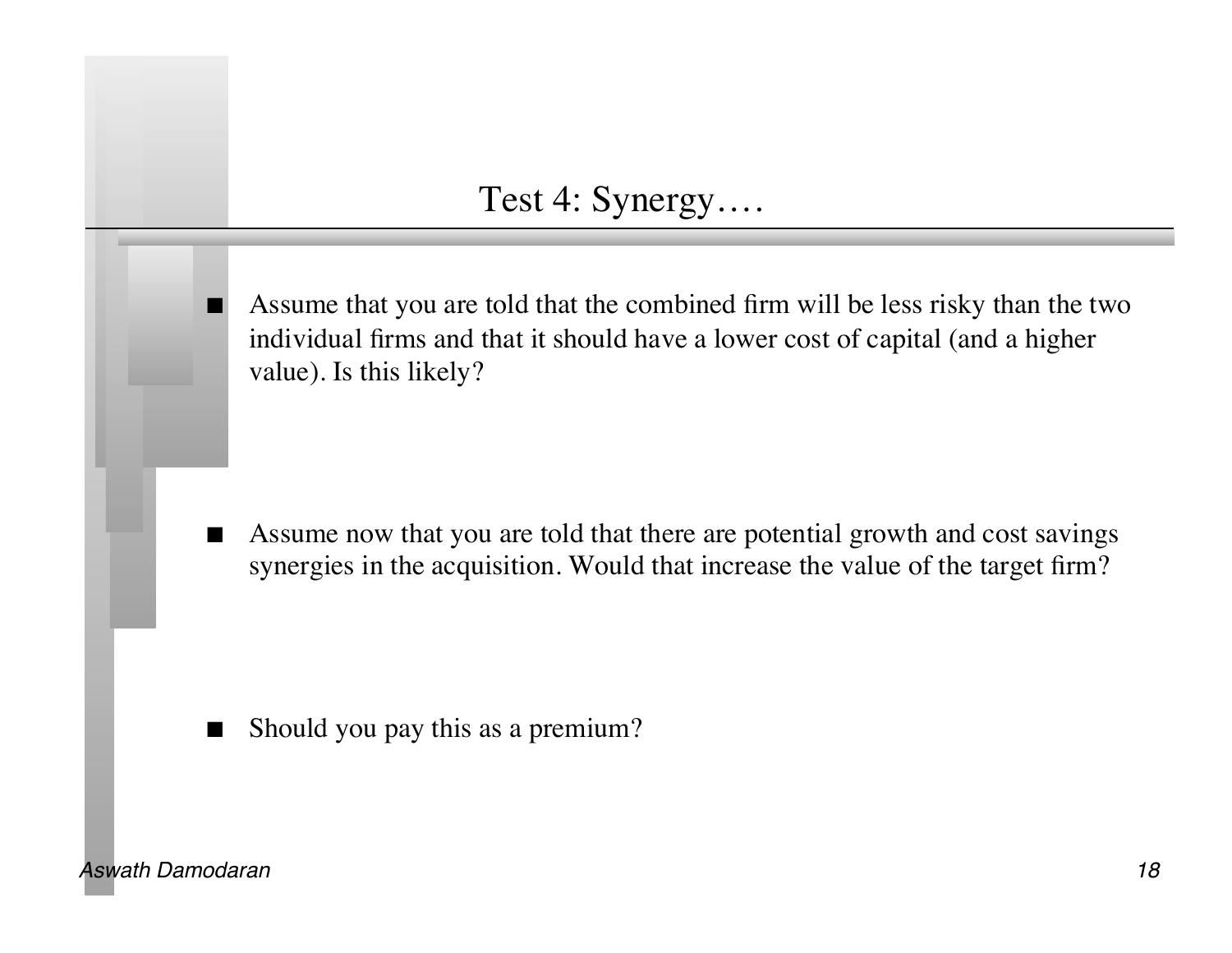#### The Value of Synergy

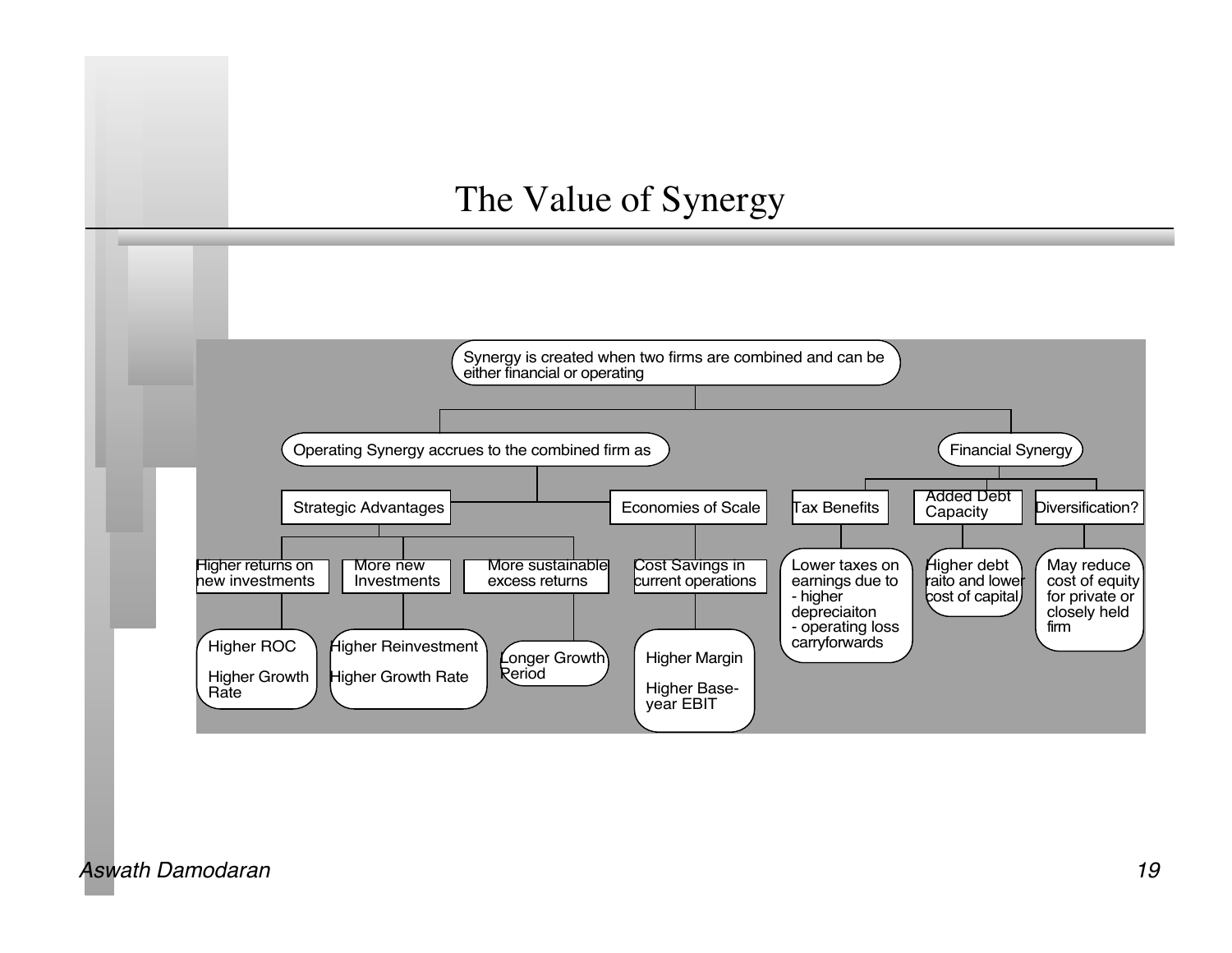### Valuing Synergy

- (1) the firms involved in the merger are **valued independently**, by discounting expected cash flows to each firm at the weighted average cost of capital for that firm.
- (2) the **value of the combined firm, with no synergy**, is obtained by adding the values obtained for each firm in the first step.
- (3) The **effects of synergy are built into expected growth rates and cashflows**, and the combined firm is re-valued with synergy.

Value of Synergy  $=$  Value of the combined firm, with synergy - Value of the combined firm, without synergy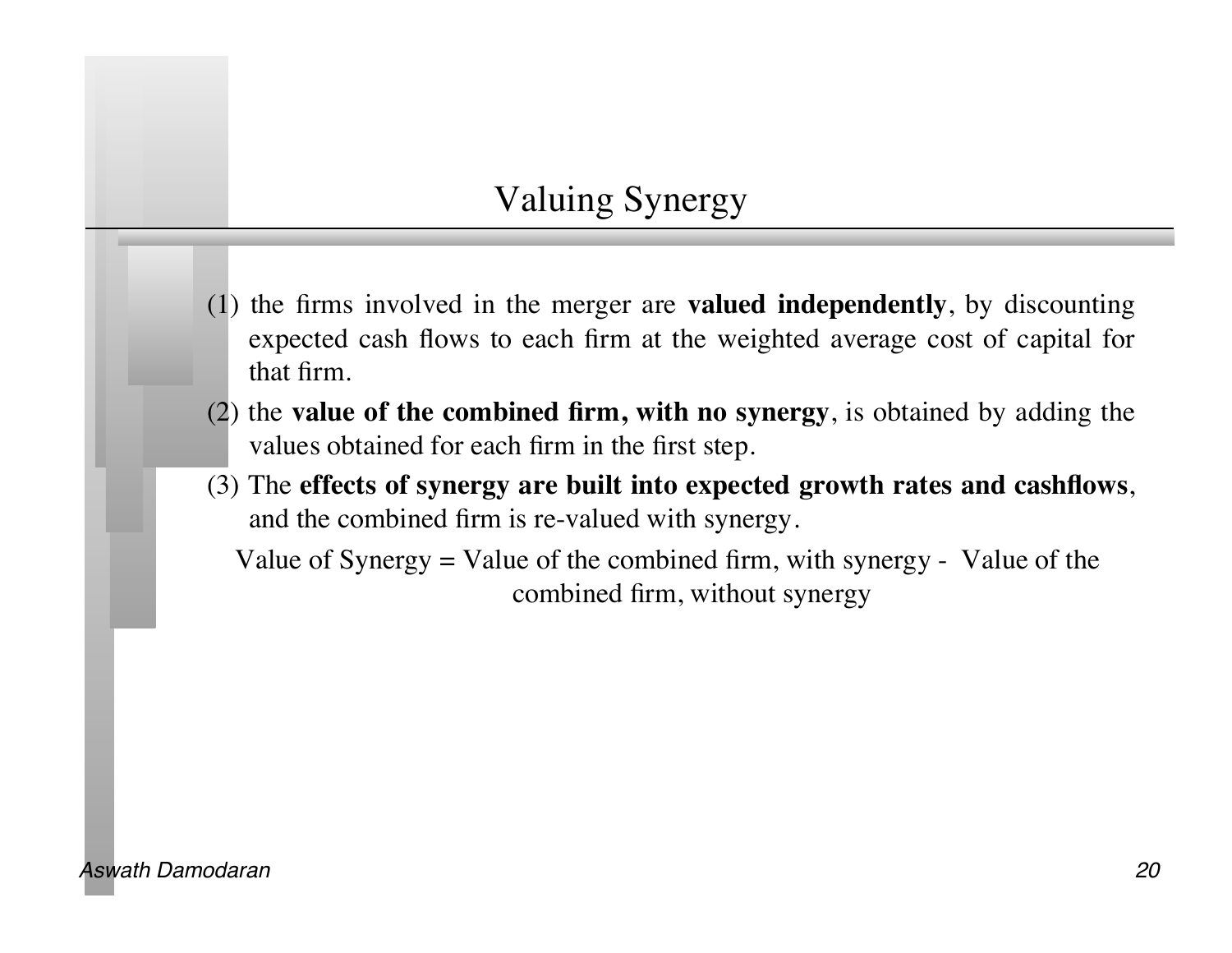### Synergy: Example 1 The illusion of "lower risk"

- When we estimate the cost of equity for a publicly traded firm, we focus only on the risk that cannot be diversified away in that firm (which is the rationale for using beta or betas to estimate the cost of equity).
- When two firms merge, it is true that the combined firm may be less risky than the two firms individually, but the risk that is reduced is 'firm specified risk'. By definition, market risk is risk that cannot be diversified away and the beta of the combined firm will always be a weighted average of the betas of the two firms in the merger.
- When does it make sense to "merge" to reduce total risk?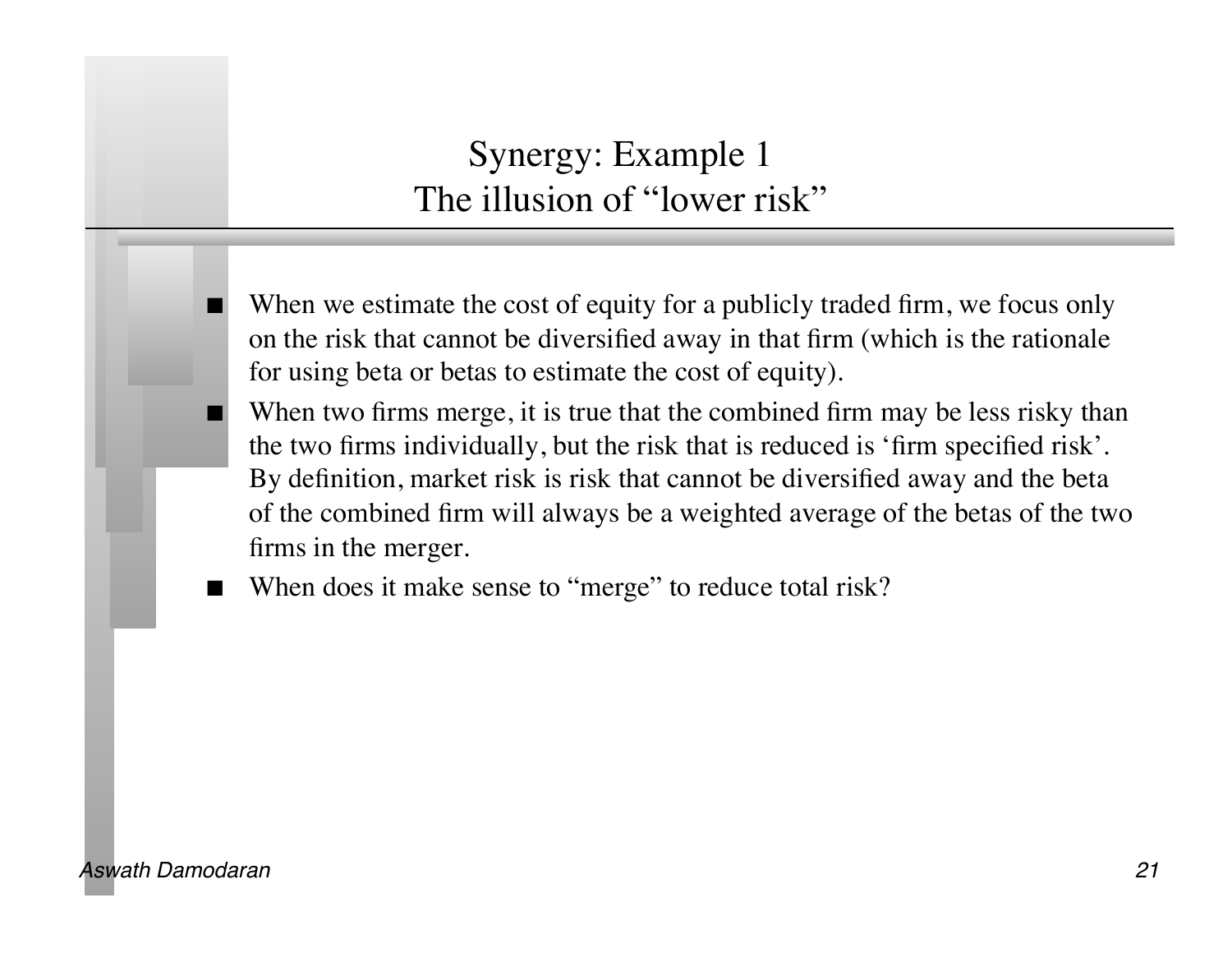# Synergy - Example 2 Higher growth and cost savings

|                                | P&G        | Gillette          | Piglet: No Synergy Piglet: Synergy |            |                                                    |
|--------------------------------|------------|-------------------|------------------------------------|------------|----------------------------------------------------|
| <b>Free Cashflow to Equity</b> | \$5,864.74 | \$1,547.50        | \$7,412.24                         | \$7,569.73 | Annual operating expenses reduced by \$250 million |
| Growth rate for first 5 years  | $12\%$     | $10\%$            | 11.58%                             | 12.50%     | Slighly higher growth rate                         |
| Growth rate after five years   | $4\%$      | $4\%$             | $4.00\%$                           | $4.00\%$   |                                                    |
| <b>B</b> eta                   | 0.90       | 0.80 <sub>1</sub> | 0.88                               | 0.88       |                                                    |
| Cost of Equity                 | $7.90\%$   | $7.50\%$          | $7.81\%$                           | $7.81\%$   | Value of synergy                                   |
| <b>Value of Equity</b>         | \$221.292  | \$59,878          | \$281.170                          | \$298,355  | \$17,185                                           |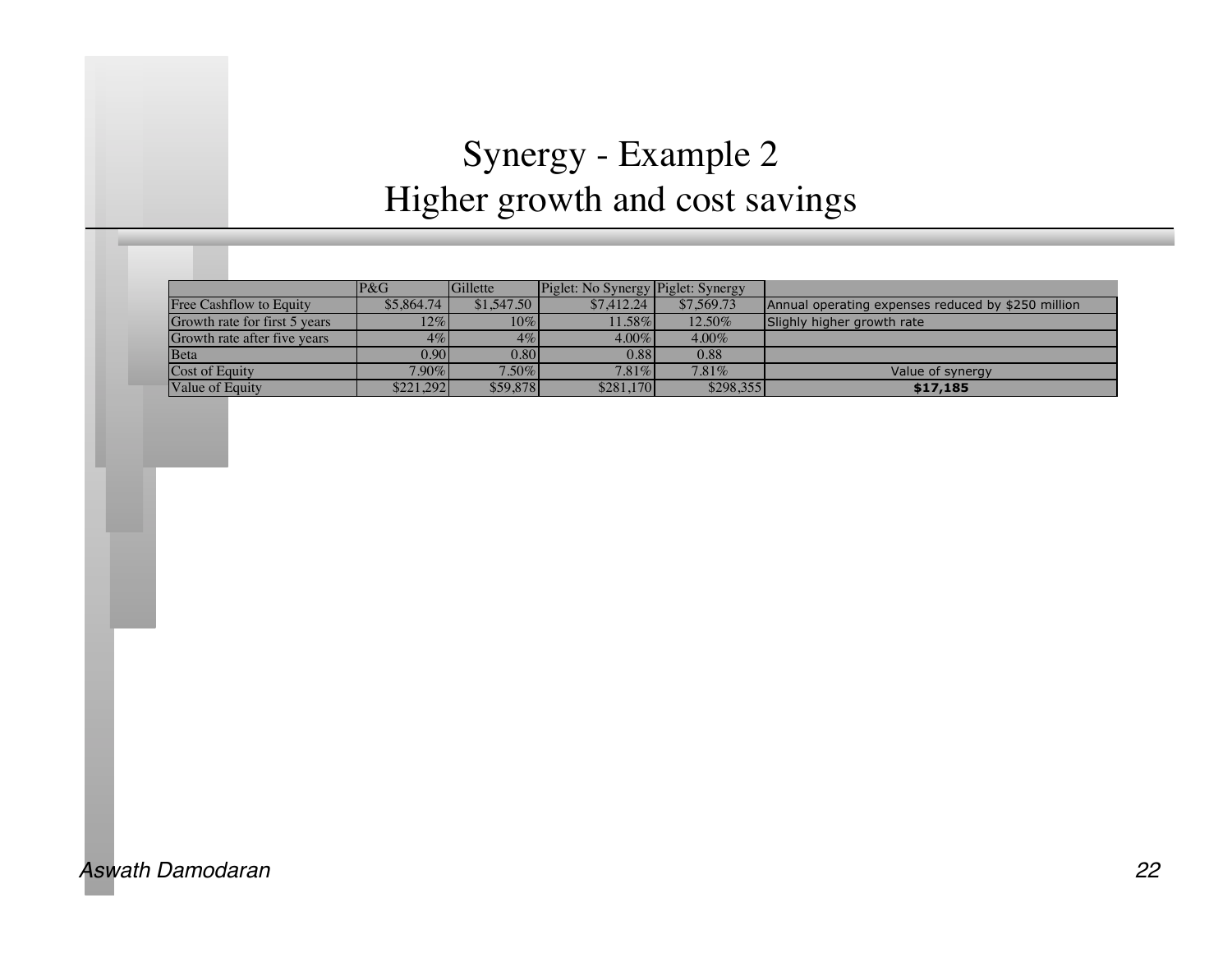### Synergy: Example 3 Tax Benefits?

 Assume that you are Best Buys, the electronics retailer, and that you would like to enter the hardware component of the market. You have been approached by investment bankers for Zenith, which while still a recognized brand name, is on its last legs financially. The firm has net operating losses of \$ 2 billion. If your tax rate is 36%, estimate the tax benefits from this acquisition.

- If Best Buys had only \$500 million in taxable income, how would you compute the tax benefits?
- If the market value of Zenith is \$800 million, would you pay this tax benefit as a premium on the market value?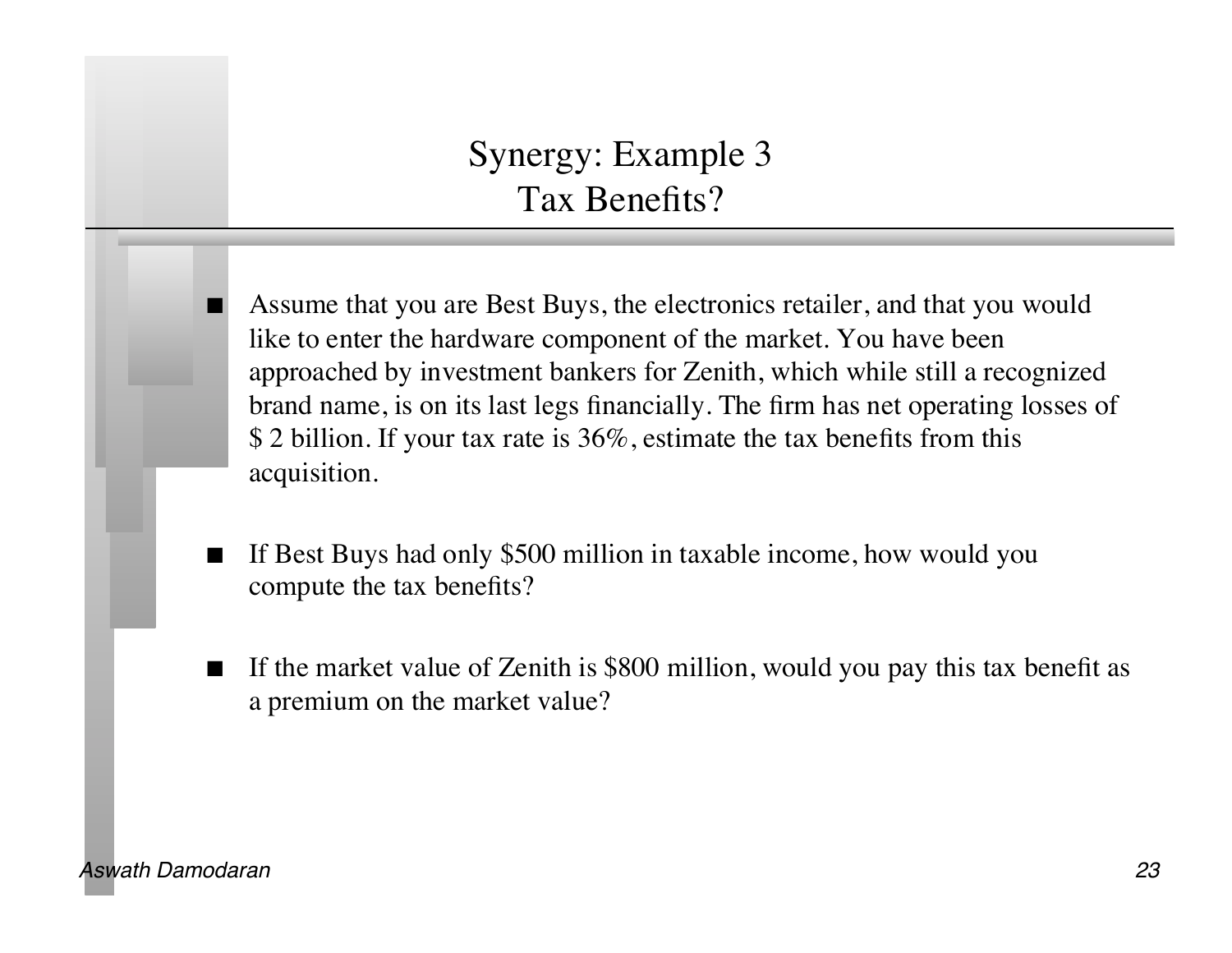### Synergy: Example 4 Asset Write-up

- One of the earliest leveraged buyouts was done on Congoleum Inc., a diversified firm in ship building, flooring and automotive accessories, in 1979 by the firm's own management.
	- After the takeover, estimated to cost \$400 million, the firm would be allowed to write up its assets to reflect their new market values, and claim depreciation on the new values.
	- The estimated change in depreciation and the present value effect of this depreciation, discounted at the firm's cost of capital of 14.5% is shown below: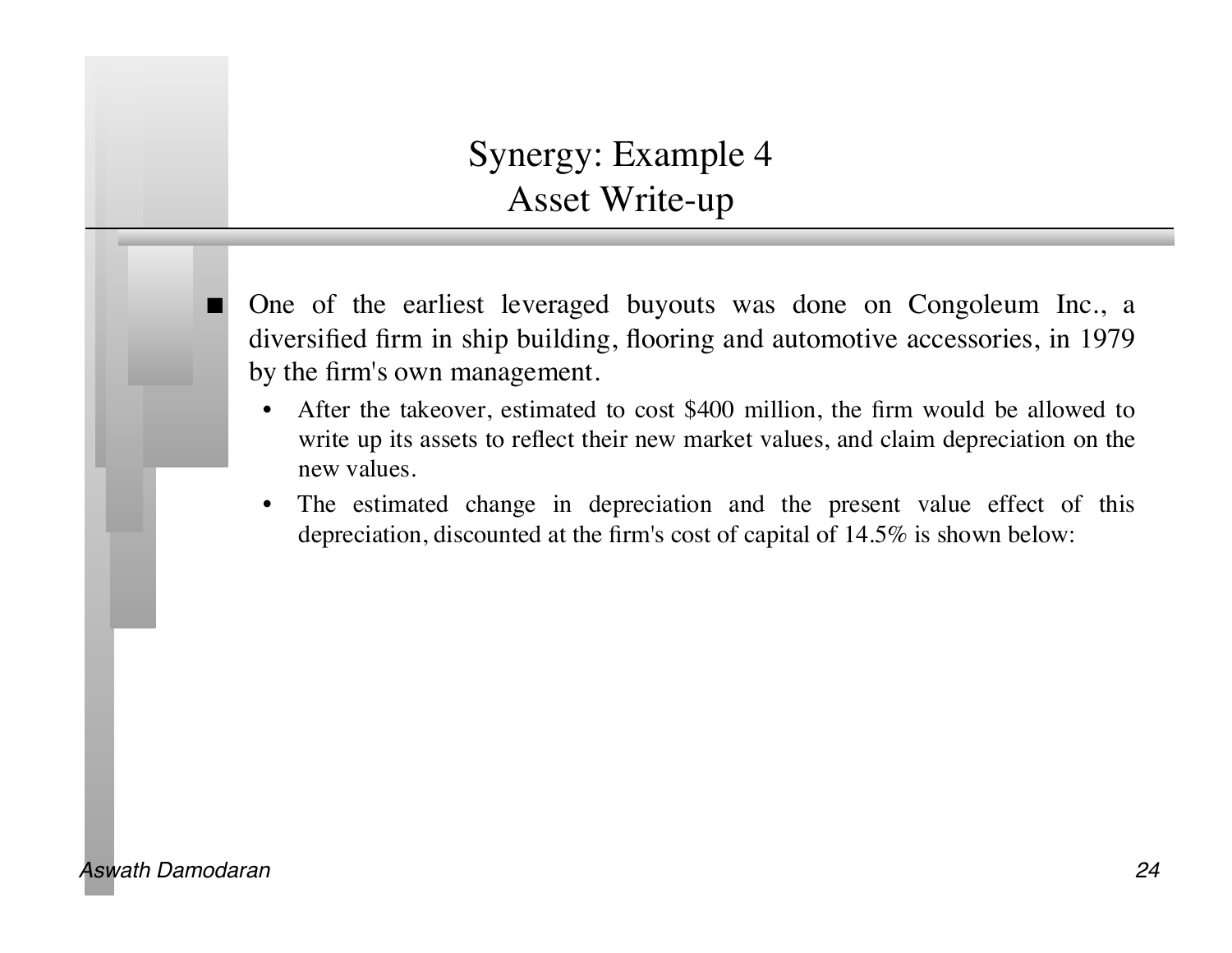# Congoleum's Tax Benefits

| Year    | Deprec'n<br>before after | Deprec'n<br>Deprec'n | Change in | Tax Savings | PV      |
|---------|--------------------------|----------------------|-----------|-------------|---------|
| 1980    | \$8.00                   | \$35.51              | \$27.51   | \$13.20     | \$11.53 |
| 1981    | \$8.80                   | \$36.26              | \$27.46   | \$13.18     | \$10.05 |
| 1982    | \$9.68                   | \$37.07              | \$27.39   | \$13.15     | \$8.76  |
| 1983    | \$10.65                  | \$37.95              | \$27.30   | \$13.10     | \$7.62  |
| 1984    | \$11.71                  | \$21.23              | \$9.52    | \$4.57      | \$2.32  |
| 1985    | \$12.65                  | \$17.50              | \$4.85    | \$2.33      | \$1.03  |
| 1986    | \$13.66                  | \$16.00              | \$2.34    | \$1.12      | \$0.43  |
| 1987    | \$14.75                  | \$14.75              | \$0.00    | \$0.00      | \$0.00  |
| 1988    | \$15.94                  | \$15.94              | \$0.00    | \$0.00      | \$0.00  |
| 1989    | \$17.21                  | \$17.21              | \$0.00    | \$0.00      | \$0.00  |
| 1980-89 | \$123.05                 | \$249.42             | \$126.37  | \$60.66     | \$41.76 |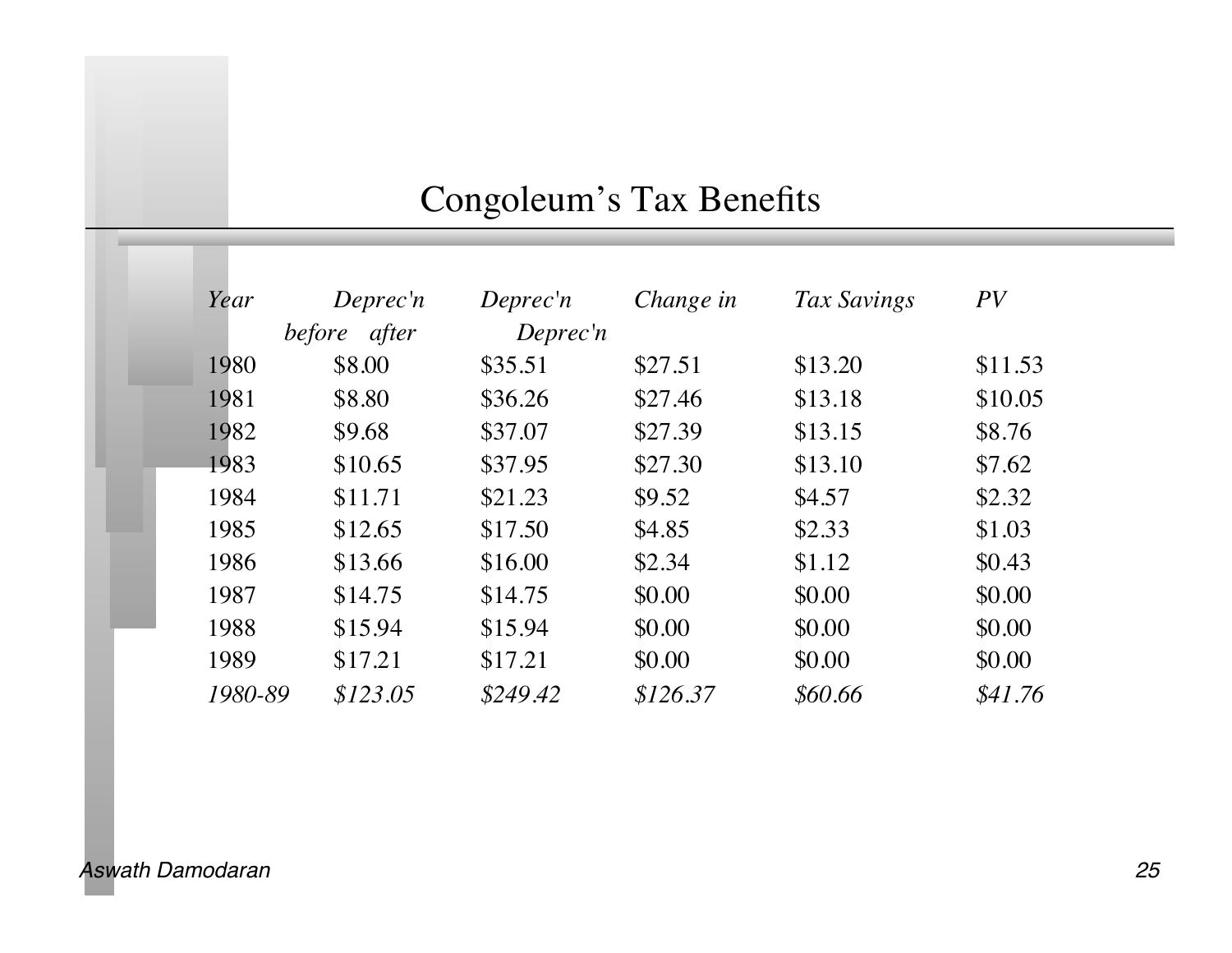#### Lesson 4: Don't pay for buzz words

 Through time, acquirers have always found ways of justifying paying for premiums over estimated value by using buzz words - synergy in the 1980s, strategic considerations in the 1990s and real options in this decade.

 While all of these can have value, the onus should be on those pushing for the acquisitions to show that they do and not on those pushing against them to show that they do not.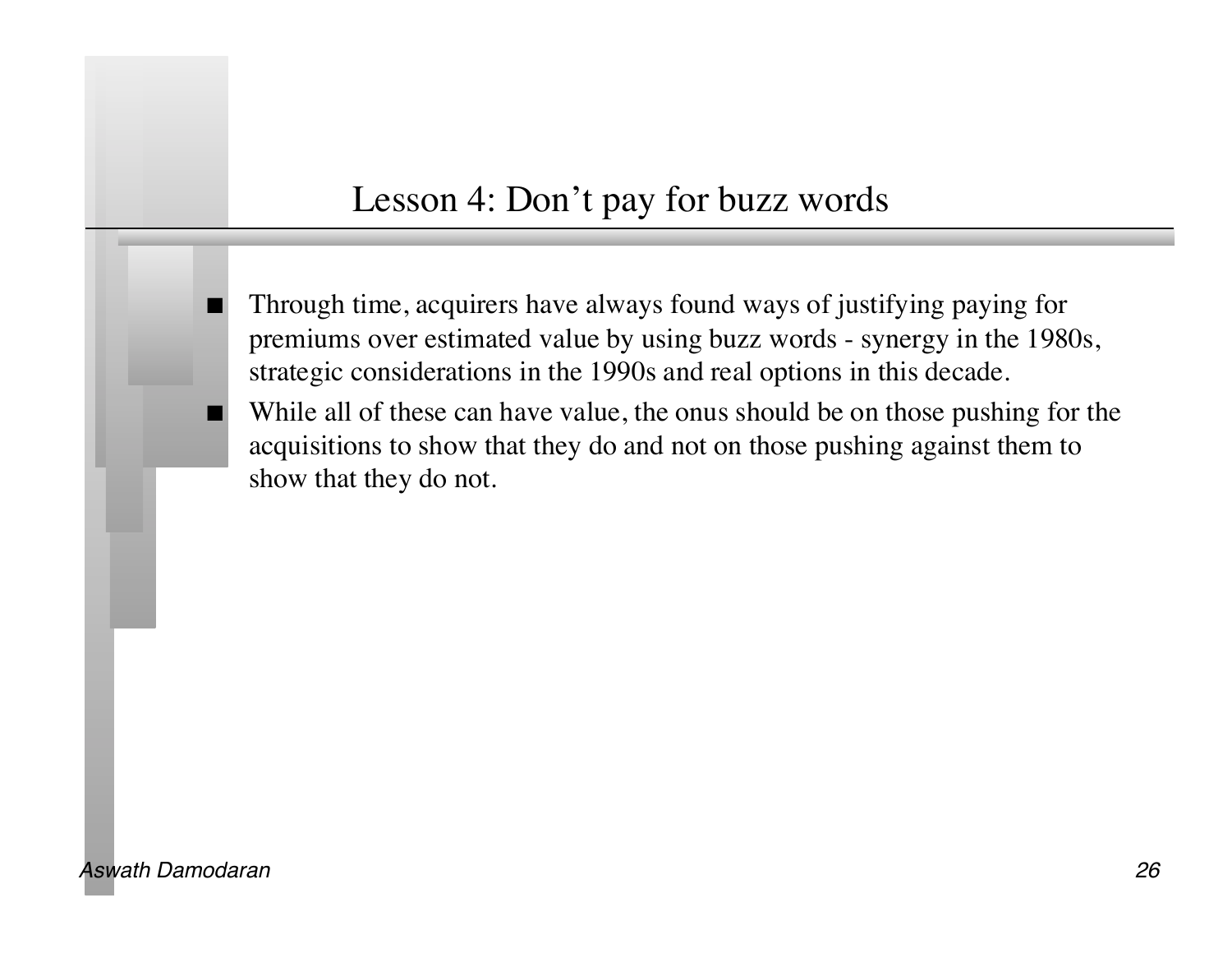#### Test 5: Comparables and Exit Multiples

 Now assume that you are told that an analysis of other acquisitions reveals that acquirers have been willing to pay 5 times EBIT.. Given that your target firm has EBIT of \$ 20 million, would you be willing to pay \$100 million for the acquisition?

What if I estimate the terminal value using an exit multiple of 5 times EBIT?

 As an additional input, your investment banker tells you that the acquisition is accretive. (Your PE ratio is 20 whereas the PE ratio of the target is only 10… Therefore, you will get a jump in earnings per share after the acquisition…)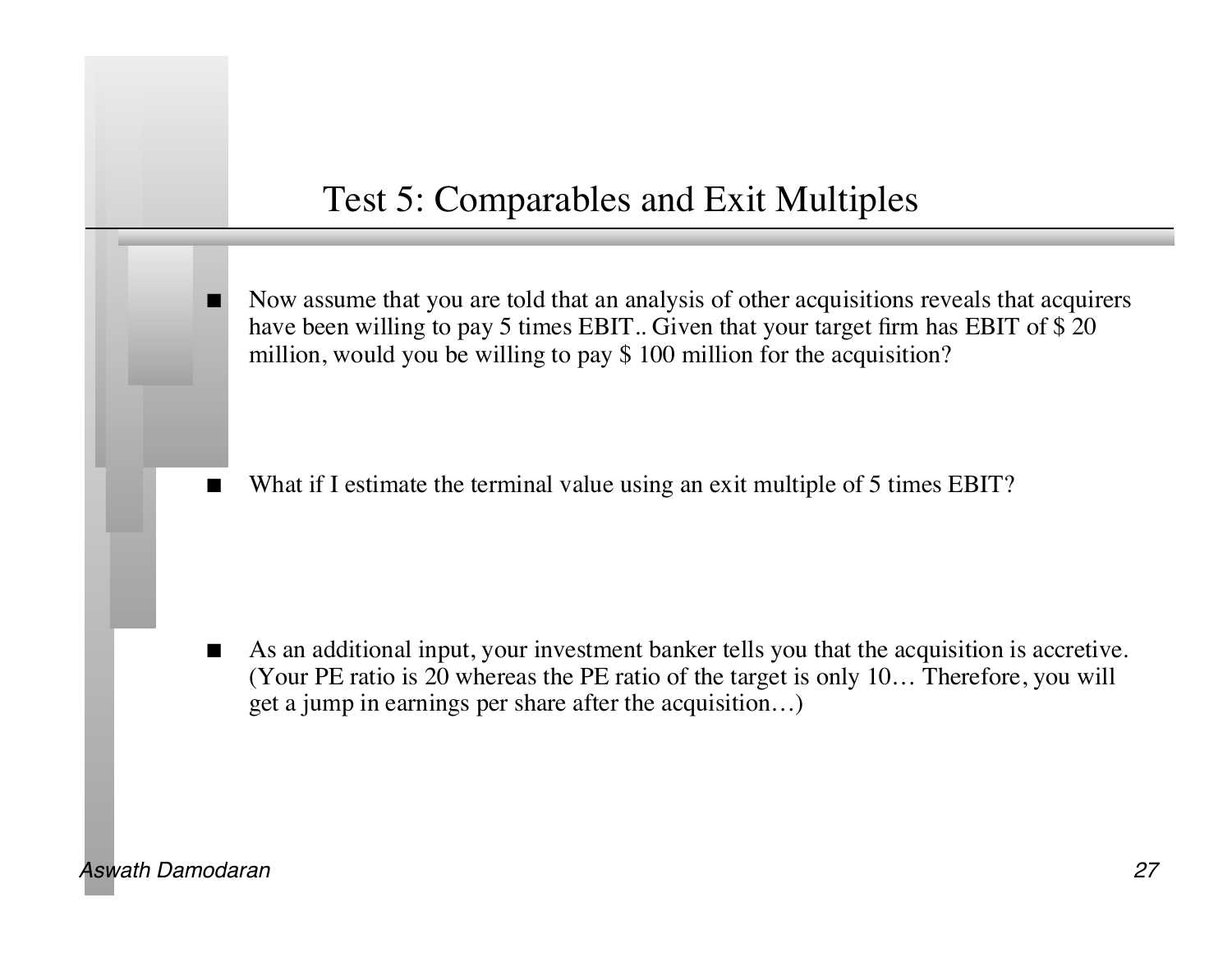#### Biased samples = Poor results

- Biased samples yield biased results. Basing what you pay on what other acquirers have paid is a recipe for disaster. After all, we know that acquirer, on average, pay too much for acquisitions. By matching their prices, we risk replicating their mistakes.
- Even when we use the pricing metrics of other firms in the sector, we may be basing the prices we pay on firms that are not truly comparable.
- When we use exit multiples, we are assuming that what the market is paying for comparable companies today is what it will continue to pay in the future.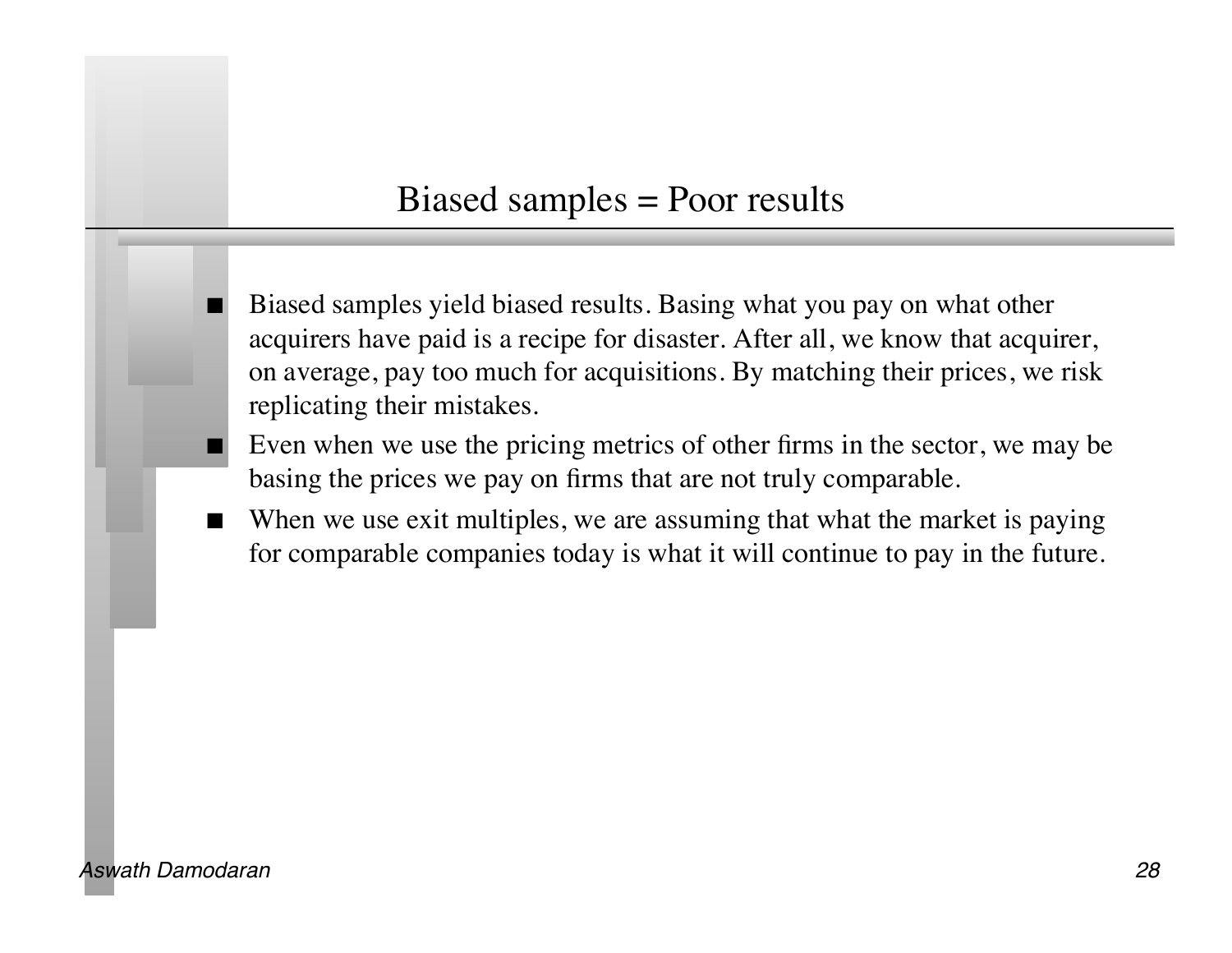### 8 times EBITDA is not cheap…

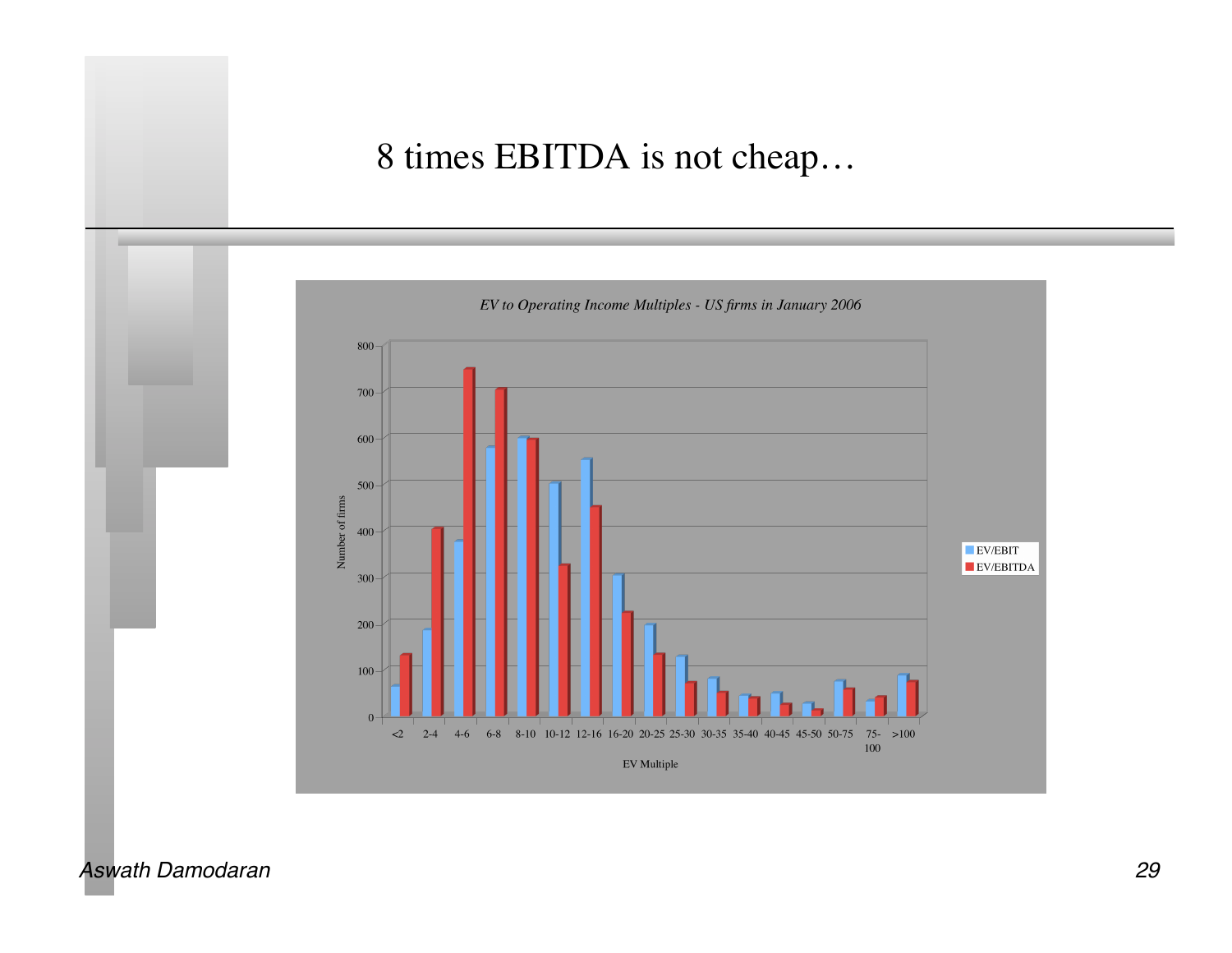Lesson 5: Don't be a lemming...

 All too often, acquisitions are justified by using one of the following two arguments:

- Every one else in your sector is doing acquisitions. You have to do the same to survive.
- The value of a target firm is based upon what others have paid on acquisitions, which may be much higher than what your estimate of value for the firm is.
- With the right set of comparable firms (selected to back up your story), you can justify almost any price.
- And EPS accretion is a meaningless measure. After all, buying an company with a PE lower than yours will lead mathematically to EPS accretion.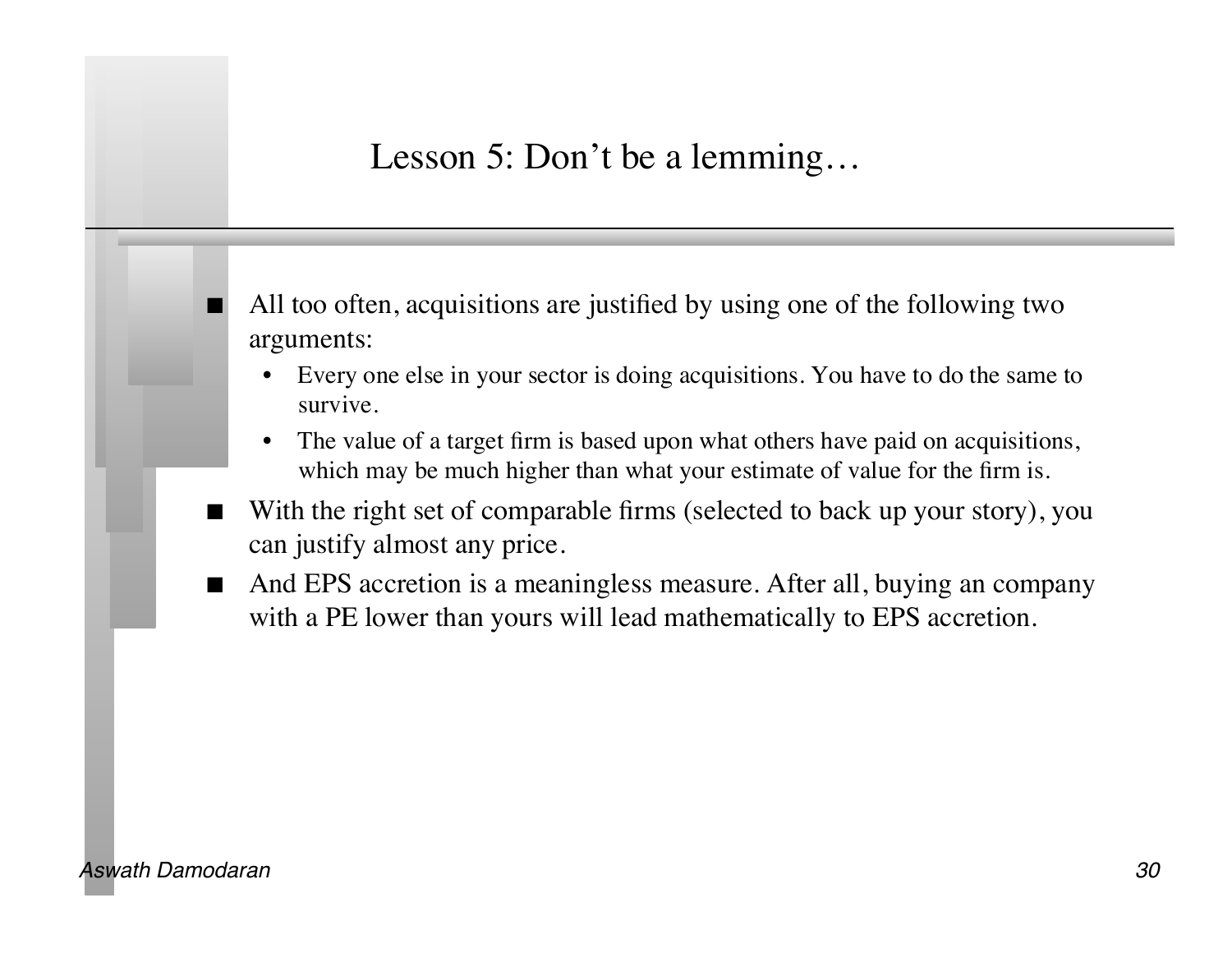#### Test 6: The CEO really wants to do this…

 Now assume that you know that the CEO of the acquiring firm really, really wants to do this acquisition and that the investment bankers on both sides have produced fairness opinions that indicate that the firm is worth \$ 100 million. Would you be willing to go along?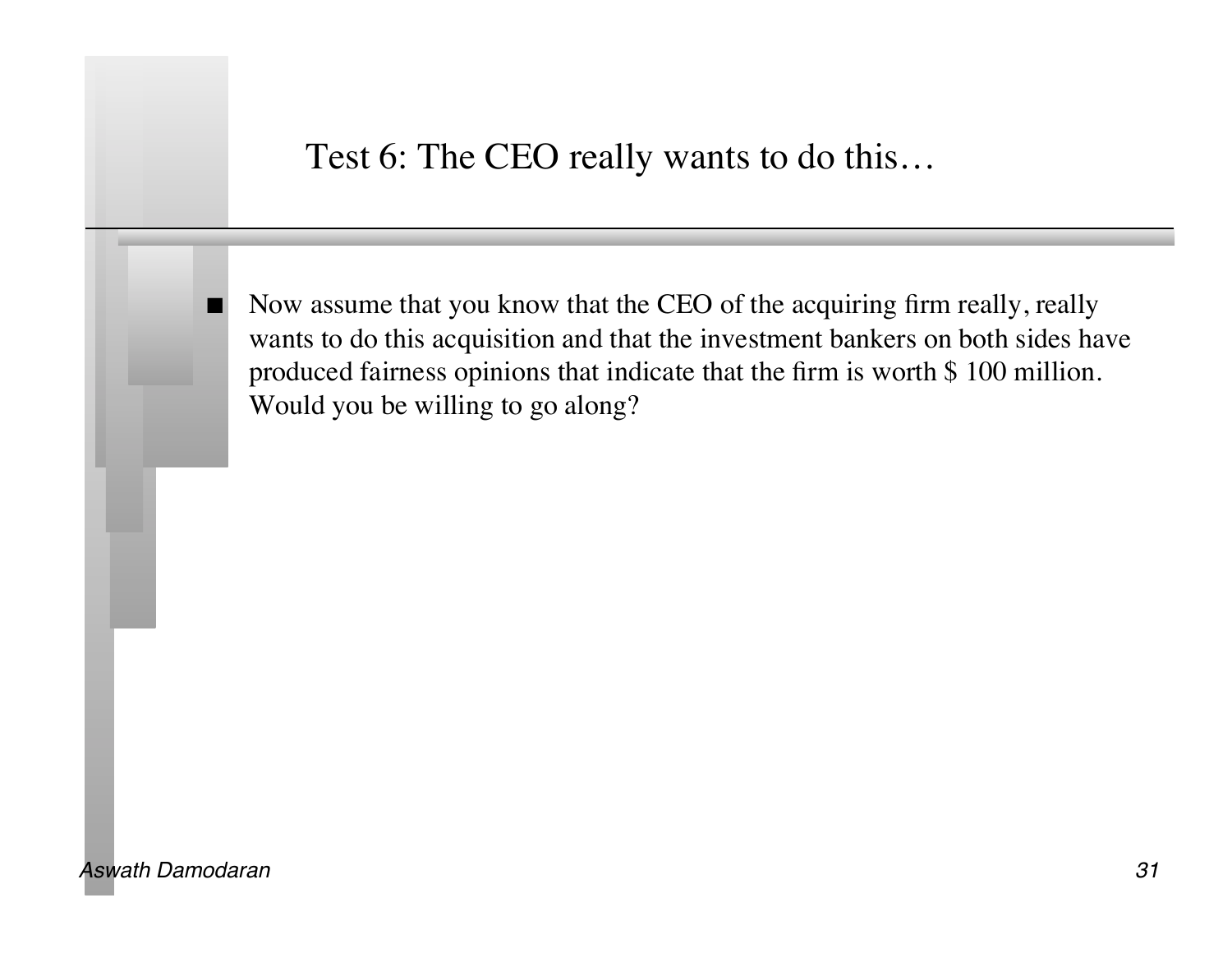### Lesson 6: Don't let egos or investment bankers get the better of common sense…

- If you define your objective in a bidding war as winning the auction at any cost, you will win. But beware the winner's curse!
- The premiums paid on acquisitions often have nothing to do with synergy, control or strategic considerations (though they may be provided as the reasons). They may just reflect the egos of the CEOs of the acquiring firms.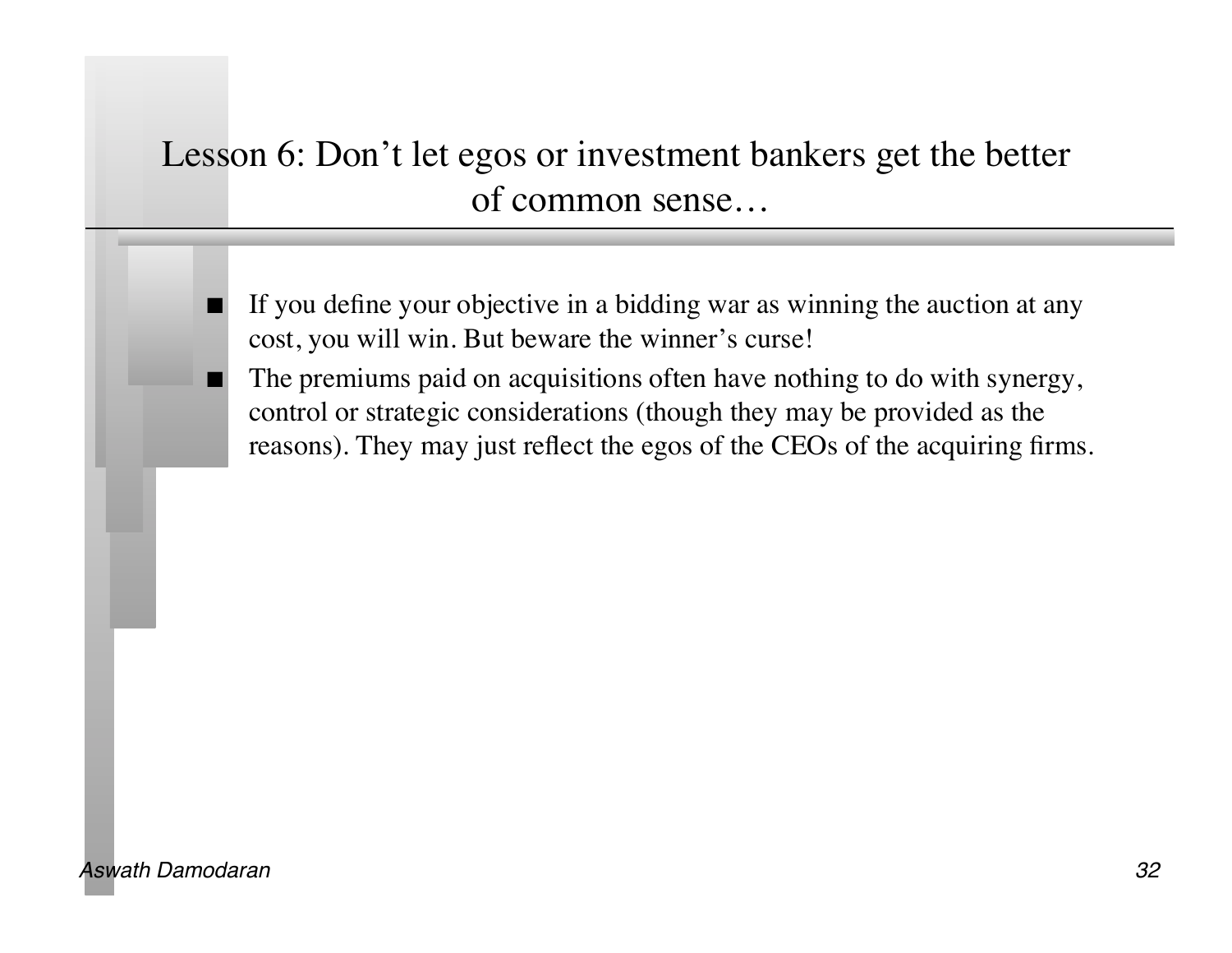#### Test 7: Is it hopeless?

 The odds seem to be clearly weighted against success in acquisitions. If you were to create a strategy to grow, based upon acquisitions, which of the following offers your best chance of success?

| <b>This</b>    | Or this          |
|----------------|------------------|
| Public target  | Private target   |
| Pay with cash  | Pay with stock   |
| Small target   | Large target     |
| Cost synergies | Growth synergies |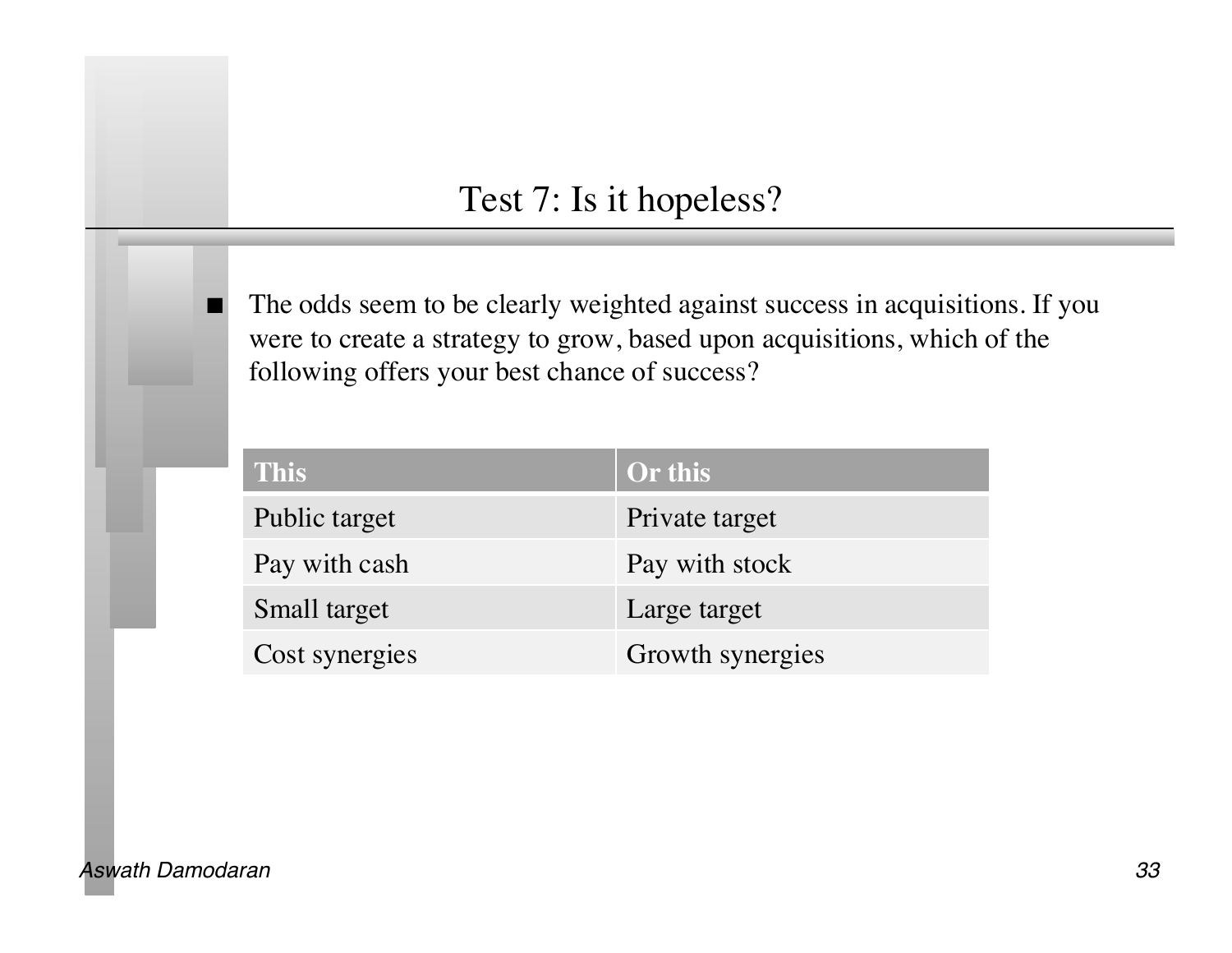# You are better off buying small rather than large targets… with cash rather than stock

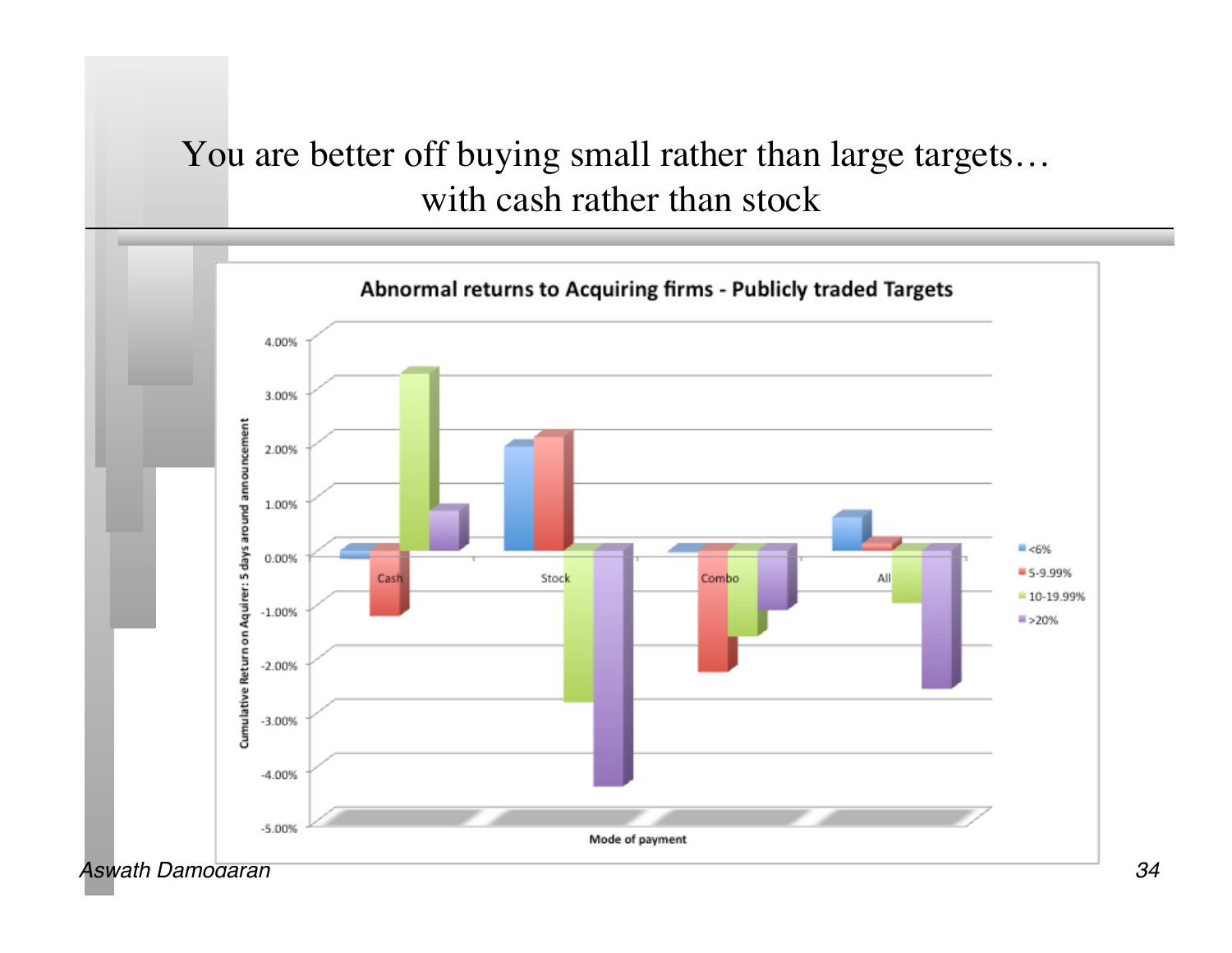### And focusing on private firms and subsidiaries, rather than public firms…

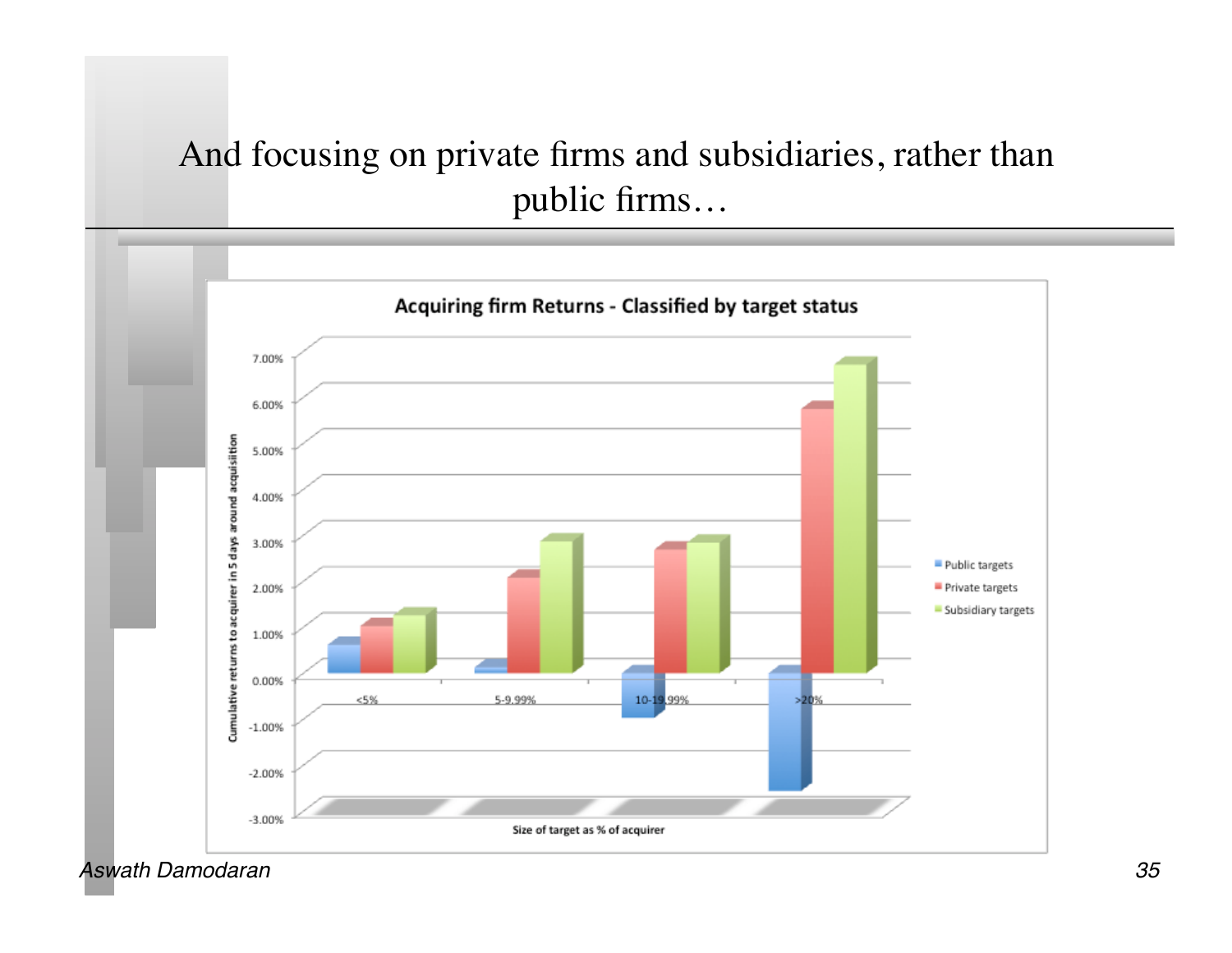### Synergy: Odds of success

- Studies that have focused on synergies have concluded that you are far more likely to deliver cost synergies than growth synergies.
- Synergies that are concrete and planned for at the time of the merger are more likely to be delivered than fuzzy synergies.
- Synergy is much more likely to show up when someone is held responsible for delivering the synergy.
- You are more likely to get a share of the synergy gains in an acquisition when you are a single bidder than if you are one of multiple bidders.